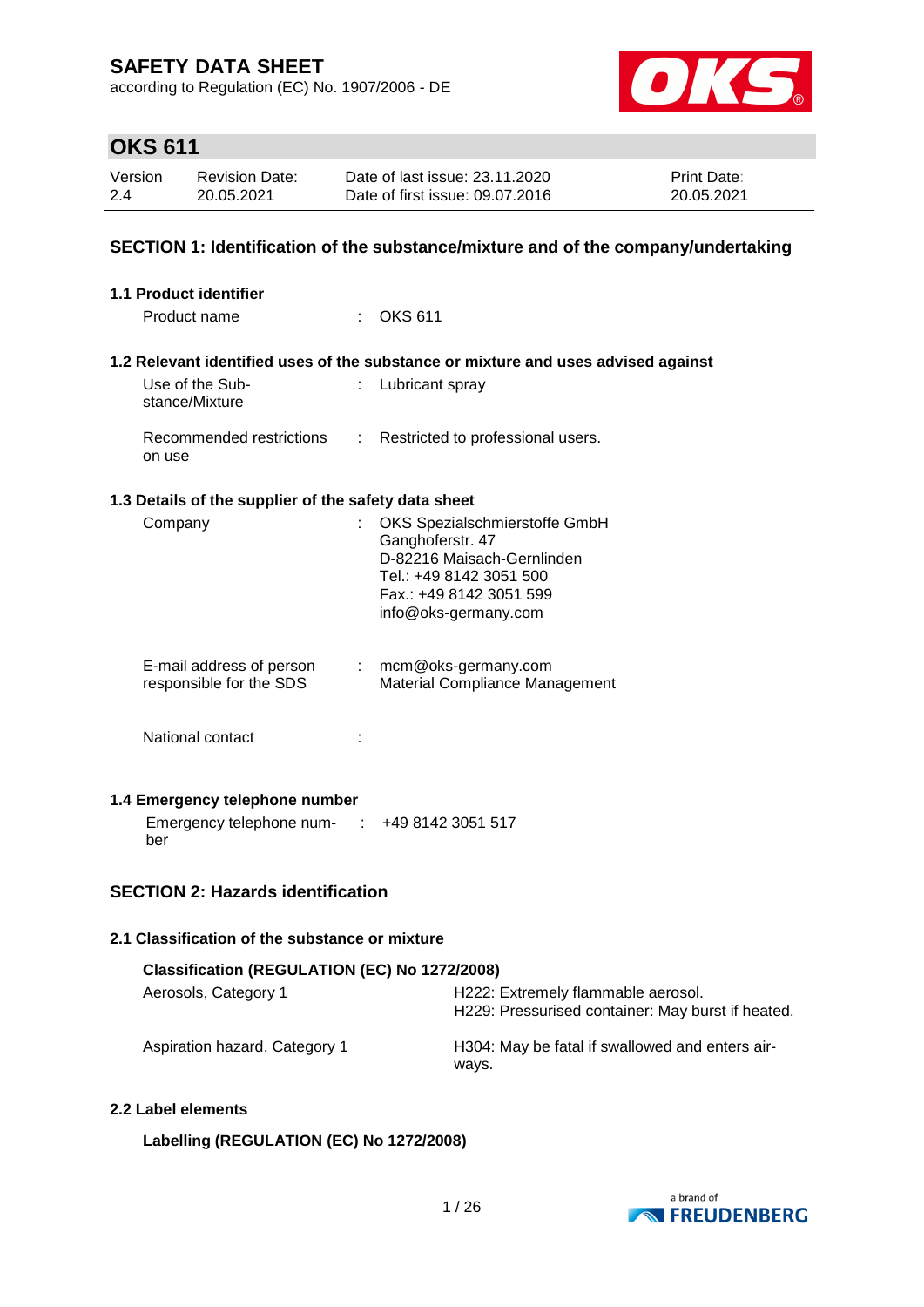according to Regulation (EC) No. 1907/2006 - DE



| <b>OKS 611</b> |  |  |
|----------------|--|--|
|                |  |  |

| Version<br>2.4 | <b>Revision Date:</b><br>20.05.2021      | Date of last issue: 23.11.2020<br>Date of first issue: 09.07.2016 |                                                                                                                                   | Print Date:<br>20.05.2021        |
|----------------|------------------------------------------|-------------------------------------------------------------------|-----------------------------------------------------------------------------------------------------------------------------------|----------------------------------|
|                | Hazard pictograms                        |                                                                   |                                                                                                                                   |                                  |
|                | Signal word                              | Danger                                                            |                                                                                                                                   |                                  |
|                | <b>Hazard statements</b>                 | H <sub>222</sub><br>H <sub>229</sub><br>H304                      | Extremely flammable aerosol.<br>Pressurised container: May burst if heated.<br>May be fatal if swallowed and enters air-<br>ways. |                                  |
|                | Supplemental Hazard<br><b>Statements</b> | <b>EUH066</b>                                                     | dryness or cracking.                                                                                                              | Repeated exposure may cause skin |
|                | Precautionary statements                 | <b>Prevention:</b>                                                |                                                                                                                                   |                                  |
|                |                                          | P210                                                              | Keep away from heat, hot surfaces, sparks,<br>open flames and other ignition sources. No<br>smoking.                              |                                  |
|                |                                          | P211                                                              | Do not spray on an open flame or other<br>ignition source.                                                                        |                                  |
|                |                                          | P <sub>251</sub>                                                  | Do not pierce or burn, even after use.                                                                                            |                                  |
|                |                                          | Response:                                                         |                                                                                                                                   |                                  |
|                |                                          | P301 + P310                                                       | IF SWALLOWED: Immediately call a<br>POISON CENTER/ doctor.                                                                        |                                  |
|                |                                          | P331                                                              | Do NOT induce vomiting.                                                                                                           |                                  |
|                |                                          | Storage:                                                          |                                                                                                                                   |                                  |
|                |                                          | $P410 + P412$                                                     | Protect from sunlight. Do not expose to<br>temperatures exceeding 50 °C/ 122 °F.                                                  |                                  |

Hazardous components which must be listed on the label: Naphtha (petroleum), hydrotreated heavy; Low boiling point ydrogen treated naphtha

### **Additional Labelling**

EUH208 Contains Sulfonic acids, petroleum, calcium salts. May produce an allergic reaction.

### **2.3 Other hazards**

This substance/mixture contains no components considered to be either persistent, bioaccumulative and toxic (PBT), or very persistent and very bioaccumulative (vPvB) at levels of 0.1% or higher.

### **SECTION 3: Composition/information on ingredients**

#### **3.2 Mixtures**

Chemical nature : Active substance with propellant Solvent Mineral oil.

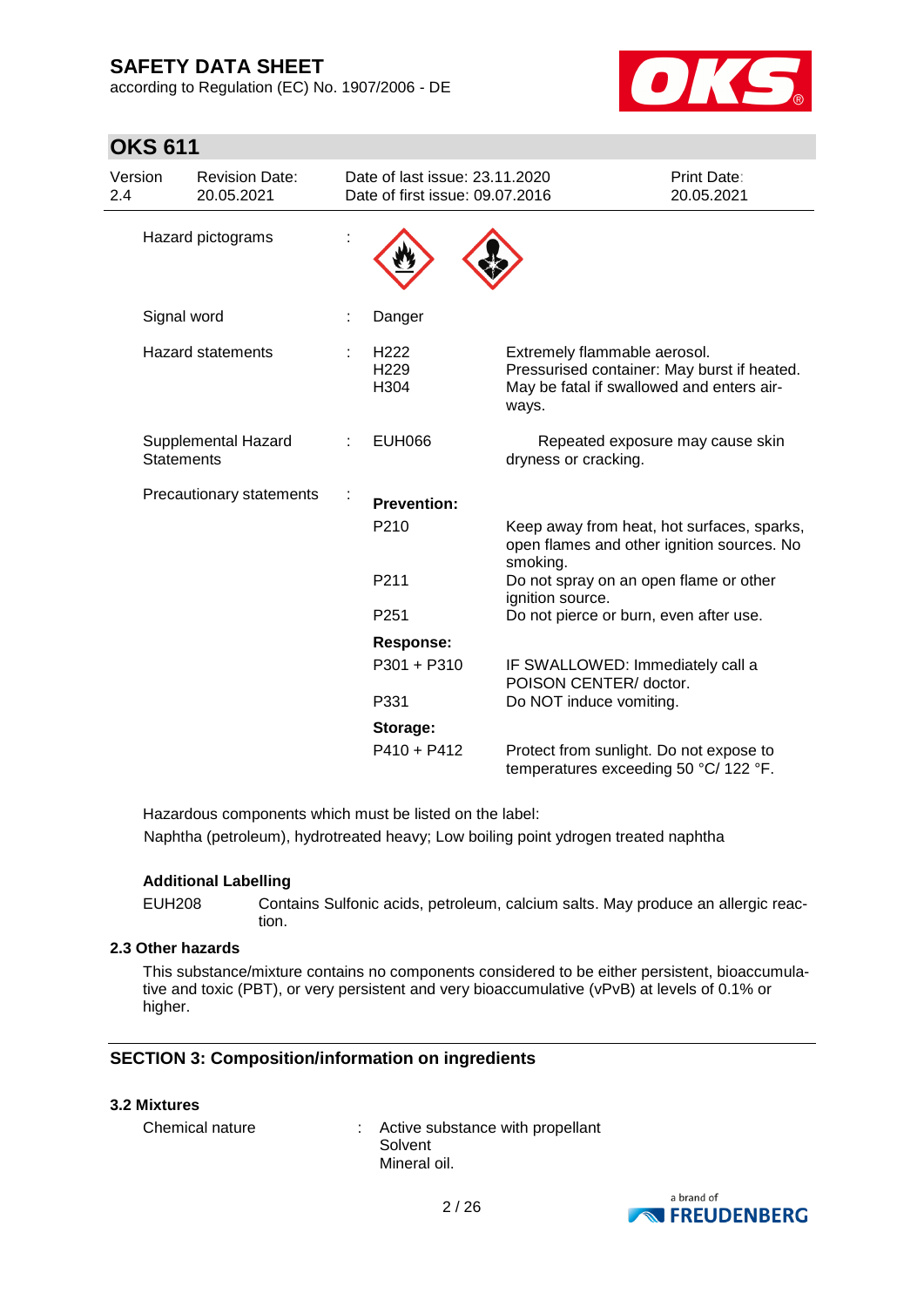according to Regulation (EC) No. 1907/2006 - DE



# **OKS 611**

| Version | Revision Date: | Date of last issue: 23.11.2020  | <b>Print Date:</b> |
|---------|----------------|---------------------------------|--------------------|
| 2.4     | 20.05.2021     | Date of first issue: 09.07.2016 | 20.05.2021         |

### **Components**

| Chemical name                                                                                    | CAS-No.<br>EC-No.<br>Index-No.<br>Registration number                       | Classification                                                    | Concentration<br>limits<br>M-Factor<br><b>Notes</b> | Concentration<br>(% w/w) |
|--------------------------------------------------------------------------------------------------|-----------------------------------------------------------------------------|-------------------------------------------------------------------|-----------------------------------------------------|--------------------------|
| Naphtha (petroleum),<br>hydrotreated heavy;<br>Low boiling point<br>ydrogen treated naph-<br>tha | 64742-48-9<br>265-150-3<br>649-327-00-6                                     | Asp. Tox.1; H304                                                  | Note P                                              | $>= 30 - 50$             |
| Sulfonic acids, petro-<br>leum, calcium salts                                                    | 61789-86-4<br>263-093-9<br>01-2119488992-18-<br>0000                        | Skin Sens.1B;<br>H317                                             | $>= 10 \%$<br>Skin Sens.1B,                         | $>= 0, 1 - 1$            |
| Substances with a workplace exposure limit :                                                     |                                                                             |                                                                   |                                                     |                          |
| butane                                                                                           | 106-97-8<br>203-448-7<br>601-004-00-0<br>01-2119474691-32-<br><b>XXXX</b>   | Flam. Gas1A;<br>H <sub>220</sub><br>Press. GasCompr.<br>Gas; H280 | Note U (table<br>3.1), Note C                       | $>= 30 - 50$             |
| propane                                                                                          | 74-98-6<br>200-827-9<br>601-003-00-5<br>01-2119486944-21-<br><b>XXXX</b>    | Flam. Gas1A;<br>H220<br>Press. GasCompr.<br>Gas; H280             | Note U (table<br>3.1)                               | $>= 1 - 10$              |
| Distillates (petroleum),<br>hydrotreated heavy<br>paraffinic; Baseoil -<br>unspecified           | 64742-54-7<br>265-157-1<br>649-467-00-8<br>01-2119484627-25-<br><b>XXXX</b> | Not classified                                                    | Note L                                              | $>= 1 - 10$              |
| distillates (petroleum),<br>solvent-dewaxed<br>heavy paraffinic                                  | 64742-65-0<br>265-169-7<br>649-474-00-6<br>01-2119471299-27-<br><b>XXXX</b> | Not classified                                                    | Note L                                              | $>= 1 - 10$              |
| isobutane                                                                                        | 75-28-5                                                                     | Flam. Gas1A;                                                      |                                                     | $>= 1 - 10$              |

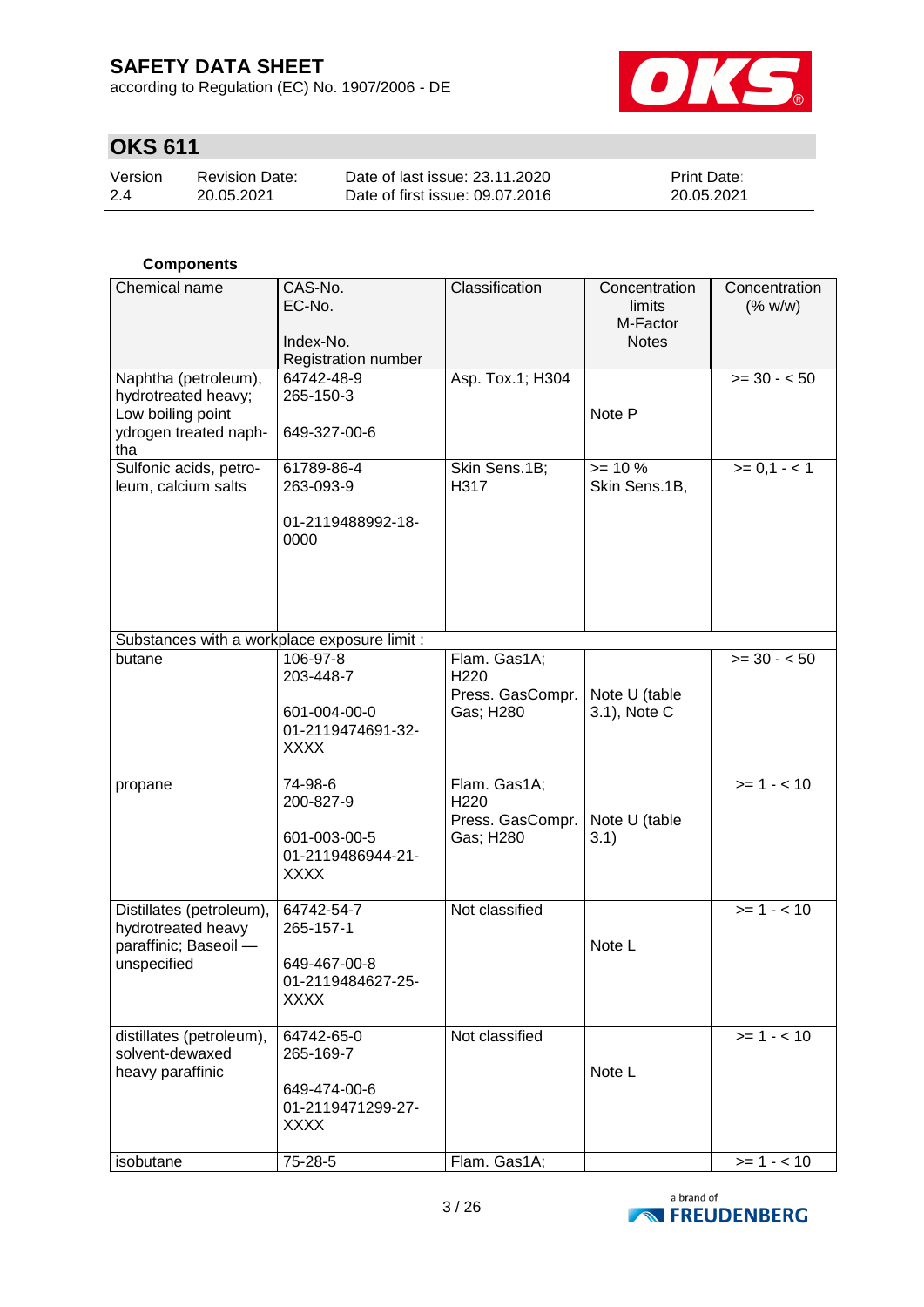according to Regulation (EC) No. 1907/2006 - DE



# **OKS 611**

| Version<br>2.4 | <b>Revision Date:</b><br>20.05.2021 |                                                               | Date of last issue: 23.11.2020<br>Date of first issue: 09.07.2016 | Print Date:                   | 20.05.2021 |
|----------------|-------------------------------------|---------------------------------------------------------------|-------------------------------------------------------------------|-------------------------------|------------|
|                |                                     | 200-857-2<br>601-004-00-0<br>01-2119485395-27-<br><b>XXXX</b> | H <sub>220</sub><br>Press. GasCompr.<br>Gas; H280                 | Note U (table<br>3.1), Note C |            |

For explanation of abbreviations see section 16.

### **SECTION 4: First aid measures**

### **4.1 Description of first aid measures**

| If inhaled              | Remove person to fresh air. If signs/symptoms continue, get<br>medical attention.<br>Keep patient warm and at rest.<br>If unconscious, place in recovery position and seek medical<br>advice.<br>Keep respiratory tract clear.<br>If breathing is irregular or stopped, administer artificial respira-<br>tion. |
|-------------------------|-----------------------------------------------------------------------------------------------------------------------------------------------------------------------------------------------------------------------------------------------------------------------------------------------------------------|
| In case of skin contact | Take off all contaminated clothing immediately.<br>Get medical attention immediately if irritation develops and<br>persists.<br>Wash clothing before reuse.<br>Thoroughly clean shoes before reuse.<br>Wash skin thoroughly with soap and water or use recognized<br>skin cleanser.                             |
| In case of eye contact  | Rinse immediately with plenty of water, also under the eyelids,<br>for at least 10 minutes.<br>Seek medical advice.                                                                                                                                                                                             |
| If swallowed            | Move the victim to fresh air.<br>Keep respiratory tract clear.<br>Do NOT induce vomiting.<br>Obtain medical attention.<br>Rinse mouth with water.<br>Aspiration hazard if swallowed - can enter lungs and cause<br>damage.                                                                                      |
|                         | 4.2 Most important symptoms and effects, both acute and delayed                                                                                                                                                                                                                                                 |
| Symptoms                | Inhalation may provoke the following symptoms:<br>Unconsciousness<br><b>Dizziness</b><br><b>Drowsiness</b><br>Headache<br>Nausea                                                                                                                                                                                |

**Tiredness** 

Skin contact may provoke the following symptoms:

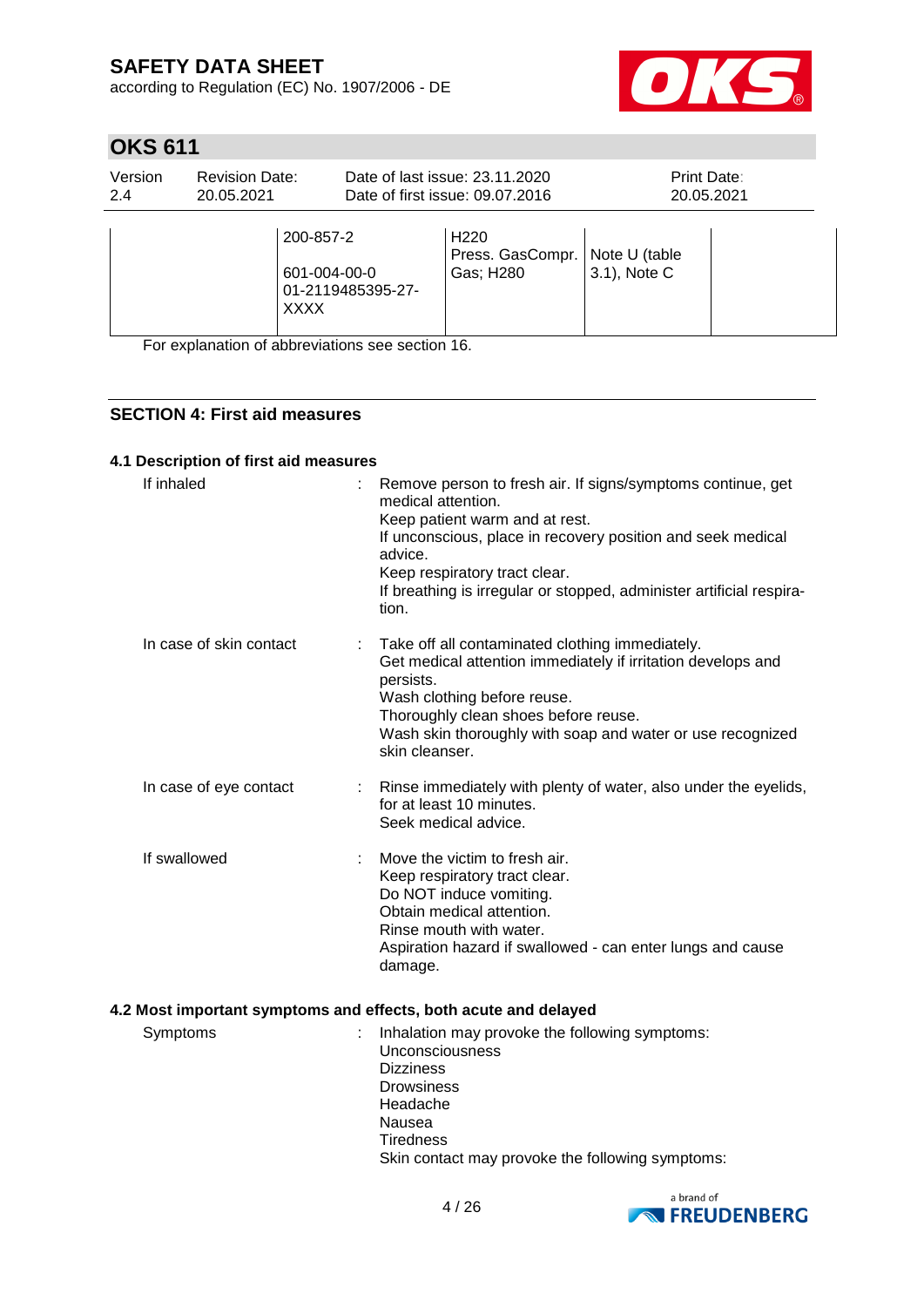according to Regulation (EC) No. 1907/2006 - DE



# **OKS 611**

| Version<br>2.4 |              | <b>Revision Date:</b><br>20.05.2021              |    | Date of last issue: 23.11.2020<br>Date of first issue: 09.07.2016                                                                                                                                                    | Print Date:<br>20.05.2021 |
|----------------|--------------|--------------------------------------------------|----|----------------------------------------------------------------------------------------------------------------------------------------------------------------------------------------------------------------------|---------------------------|
|                |              |                                                  |    | Erythema                                                                                                                                                                                                             |                           |
|                |              |                                                  |    | Aspiration may cause pulmonary oedema and pneumonitis.                                                                                                                                                               |                           |
|                | <b>Risks</b> |                                                  |    | Can be absorbed through skin.<br>Risk of product entering the lungs on vomiting after ingestion.<br>Health injuries may be delayed.                                                                                  |                           |
|                | Treatment    |                                                  |    | 4.3 Indication of any immediate medical attention and special treatment needed<br>Treat symptomatically.                                                                                                             |                           |
|                |              | <b>SECTION 5: Firefighting measures</b>          |    |                                                                                                                                                                                                                      |                           |
|                |              | 5.1 Extinguishing media                          |    |                                                                                                                                                                                                                      |                           |
|                |              | Suitable extinguishing media :                   |    | ABC powder                                                                                                                                                                                                           |                           |
|                | media        | Unsuitable extinguishing                         | ÷. | High volume water jet                                                                                                                                                                                                |                           |
|                |              |                                                  |    | 5.2 Special hazards arising from the substance or mixture                                                                                                                                                            |                           |
|                | fighting     | Specific hazards during fire-                    | ÷. | Fire Hazard<br>Do not let product enter drains.<br>Contains gas under pressure; may explode if heated.<br>Beware of vapours accumulating to form explosive concentra-<br>tions. Vapours can accumulate in low areas. |                           |
|                | ucts         | Hazardous combustion prod-                       |    | Carbon oxides<br>Nitrogen oxides (NOx)                                                                                                                                                                               |                           |
|                |              | 5.3 Advice for firefighters                      |    |                                                                                                                                                                                                                      |                           |
|                |              | Special protective equipment<br>for firefighters |    | In the event of fire, wear self-contained breathing apparatus.<br>Use personal protective equipment. Exposure to decomposi-<br>tion products may be a hazard to health.                                              |                           |
|                |              | Further information                              |    | Standard procedure for chemical fires.<br>Collect contaminated fire extinguishing water separately. This<br>must not be discharged into drains.<br>Cool containers/tanks with water spray.                           |                           |

### **SECTION 6: Accidental release measures**

|                      | 6.1 Personal precautions, protective equipment and emergency procedures                                |
|----------------------|--------------------------------------------------------------------------------------------------------|
| Personal precautions | : Evacuate personnel to safe areas.<br>Ensure adequate ventilation.<br>Remove all sources of ignition. |

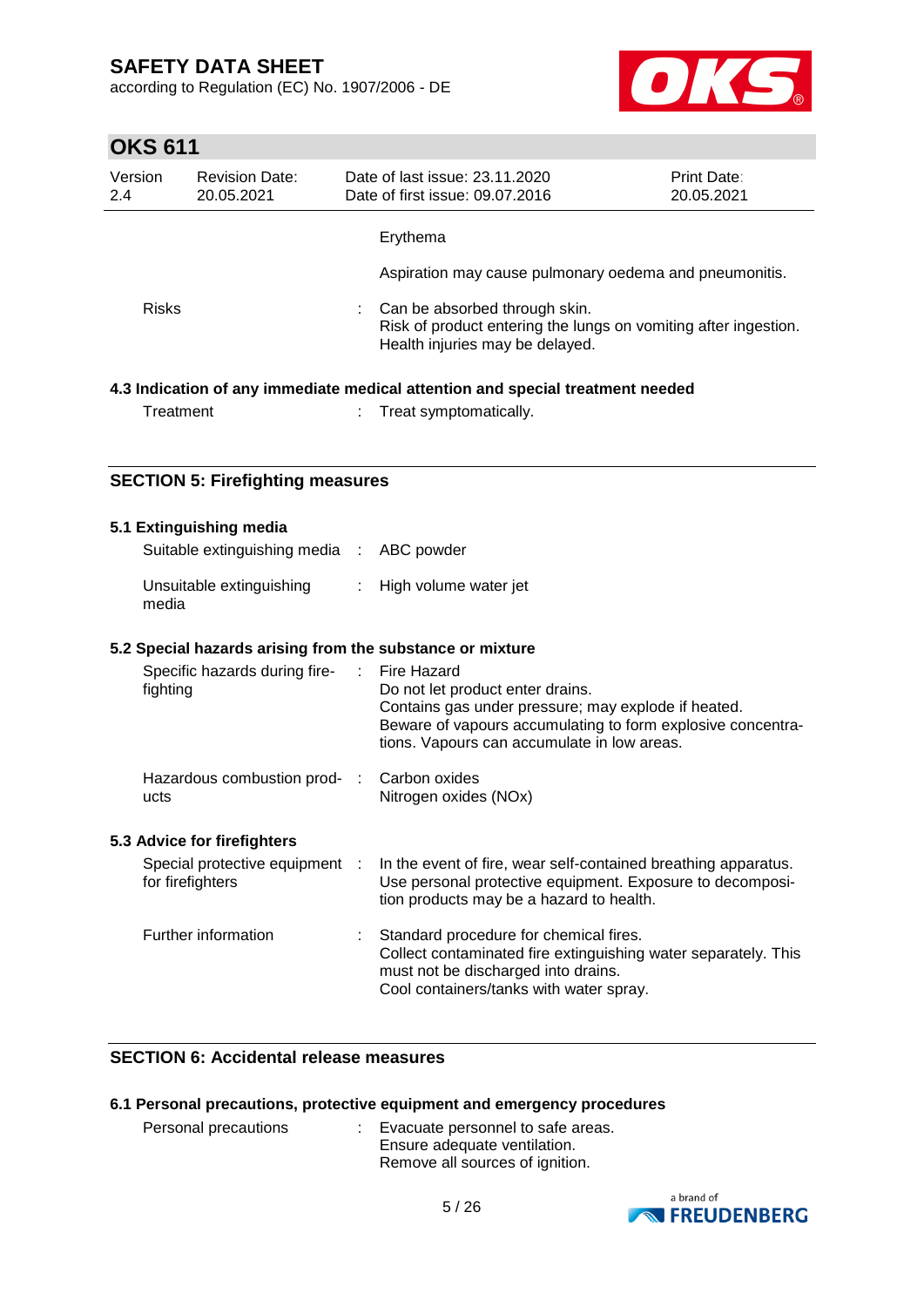according to Regulation (EC) No. 1907/2006 - DE



# **OKS 611**

| Version<br>2.4            | <b>Revision Date:</b><br>20.05.2021  |    | Date of last issue: 23.11.2020<br>Date of first issue: 09.07.2016                                                                                                                                                                                                                                                                       | Print Date:<br>20.05.2021 |  |
|---------------------------|--------------------------------------|----|-----------------------------------------------------------------------------------------------------------------------------------------------------------------------------------------------------------------------------------------------------------------------------------------------------------------------------------------|---------------------------|--|
|                           |                                      |    | Do not breathe vapours or spray mist.<br>Refer to protective measures listed in sections 7 and 8.<br>Only qualified personnel equipped with suitable protective<br>equipment may intervene.                                                                                                                                             |                           |  |
|                           | <b>6.2 Environmental precautions</b> |    |                                                                                                                                                                                                                                                                                                                                         |                           |  |
| Environmental precautions |                                      |    | Try to prevent the material from entering drains or water<br>courses.<br>Prevent further leakage or spillage if safe to do so.<br>Local authorities should be advised if significant spillages<br>cannot be contained.                                                                                                                  |                           |  |
|                           |                                      |    | 6.3 Methods and material for containment and cleaning up                                                                                                                                                                                                                                                                                |                           |  |
|                           | Methods for cleaning up              | ÷. | Contain spillage, and then collect with non-combustible ab-<br>sorbent material, (e.g. sand, earth, diatomaceous earth, ver-<br>miculite) and place in container for disposal according to local<br>/ national regulations (see section 13).<br>Keep in suitable, closed containers for disposal.<br>Non-sparking tools should be used. |                           |  |

### **6.4 Reference to other sections**

For personal protection see section 8.

### **SECTION 7: Handling and storage**

| 7.1 Precautions for safe handling |  |  |  |
|-----------------------------------|--|--|--|
|-----------------------------------|--|--|--|

| Advice on safe handling | : Do not use in areas without adequate ventilation.<br>Do not breathe vapours or spray mist.<br>In case of insufficient ventilation, wear suitable respiratory<br>equipment.<br>Avoid contact with skin and eyes.<br>For personal protection see section 8.<br>Keep away from fire, sparks and heated surfaces.<br>Smoking, eating and drinking should be prohibited in the ap-<br>plication area.<br>Wash hands and face before breaks and immediately after<br>handling the product.<br>Do not get in eyes or mouth or on skin.<br>Do not get on skin or clothing.<br>Do not ingest.<br>Do not use sparking tools.<br>These safety instructions also apply to empty packaging which<br>may still contain product residues.<br>Pressurized container: protect from sunlight and do not ex-<br>pose to temperatures exceeding 50 °C. Do not pierce or burn,<br>even after use. |
|-------------------------|--------------------------------------------------------------------------------------------------------------------------------------------------------------------------------------------------------------------------------------------------------------------------------------------------------------------------------------------------------------------------------------------------------------------------------------------------------------------------------------------------------------------------------------------------------------------------------------------------------------------------------------------------------------------------------------------------------------------------------------------------------------------------------------------------------------------------------------------------------------------------------|
| Hygiene measures        | Wash face, hands and any exposed skin thoroughly after<br>handling.                                                                                                                                                                                                                                                                                                                                                                                                                                                                                                                                                                                                                                                                                                                                                                                                            |

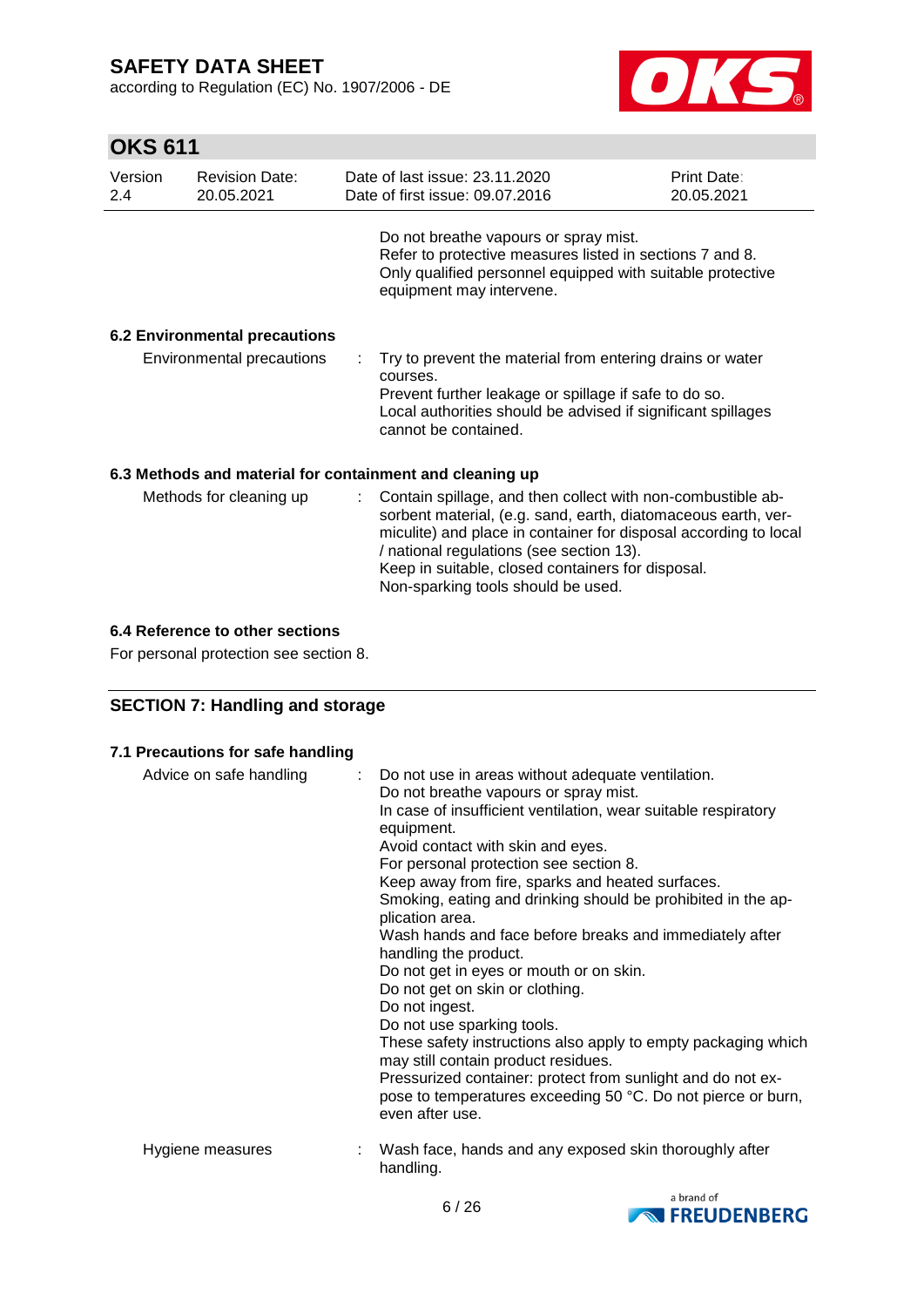according to Regulation (EC) No. 1907/2006 - DE



# **OKS 611**

| Version | Revision Date: | Date of last issue: 23.11.2020  | <b>Print Date:</b> |
|---------|----------------|---------------------------------|--------------------|
| -2.4    | 20.05.2021     | Date of first issue: 09.07.2016 | 20.05.2021         |

### **7.2 Conditions for safe storage, including any incompatibilities**

| Requirements for storage<br>areas and containers | ÷ | BEWARE: Aerosol is pressurized. Keep away from direct sun<br>exposure and temperatures over 50 °C. Do not open by force<br>or throw into fire even after use. Do not spray on flames or<br>red-hot objects. Store in accordance with the particular na-<br>tional regulations. |
|--------------------------------------------------|---|--------------------------------------------------------------------------------------------------------------------------------------------------------------------------------------------------------------------------------------------------------------------------------|
| Storage class (TRGS 510)                         |   | 2B, Aerosol cans and lighters                                                                                                                                                                                                                                                  |
| 7.3 Specific end use(s)<br>Specific use(s)       |   | Specific instructions for handling, not required.                                                                                                                                                                                                                              |

### **SECTION 8: Exposure controls/personal protection**

### **8.1 Control parameters**

### **Occupational Exposure Limits**

| Components                                                                                       | CAS-No.    | Value type (Form<br>of exposure)    | Control parameters                                    | <b>Basis</b>                                |
|--------------------------------------------------------------------------------------------------|------------|-------------------------------------|-------------------------------------------------------|---------------------------------------------|
| Naphtha (petrole-<br>um), hydrotreated<br>heavy; Low boiling<br>point ydrogen<br>treated naphtha | 64742-48-9 | <b>AGW</b>                          | 300 mg/m3                                             | <b>DE TRGS</b><br>900<br>$(2017 - 11 - 30)$ |
| Peak-limit: excur-<br>sion factor (catego-<br>ry)                                                | 2; (II)    |                                     |                                                       |                                             |
| Further information                                                                              |            |                                     | Group exposure limit for hydrocarbon solvent mixtures |                                             |
| butane                                                                                           | 106-97-8   | <b>AGW</b>                          | 1.000 ppm<br>2.400 mg/m3                              | DE TRGS<br>900<br>$(2006 - 01 - 01)$        |
| Peak-limit: excur-<br>sion factor (catego-<br>ry)                                                | 4(11)      |                                     |                                                       |                                             |
| propane                                                                                          | 74-98-6    | <b>AGW</b>                          | 1.000 ppm<br>1.800 mg/m3                              | <b>DE TRGS</b><br>900<br>$(2006 - 01 - 01)$ |
| Peak-limit: excur-<br>sion factor (catego-<br>ry)                                                | 4(11)      |                                     |                                                       |                                             |
| Distillates (petrole-<br>um), hydrotreated<br>heavy paraffinic;<br>Baseoil - un-<br>specified    | 64742-54-7 | <b>AGW</b> (Vapour<br>and aerosols) | $5$ mg/m $3$                                          | <b>DE TRGS</b><br>900<br>$(2018-06-07)$     |
| Peak-limit: excur-<br>sion factor (catego-                                                       | 4(11)      |                                     |                                                       |                                             |

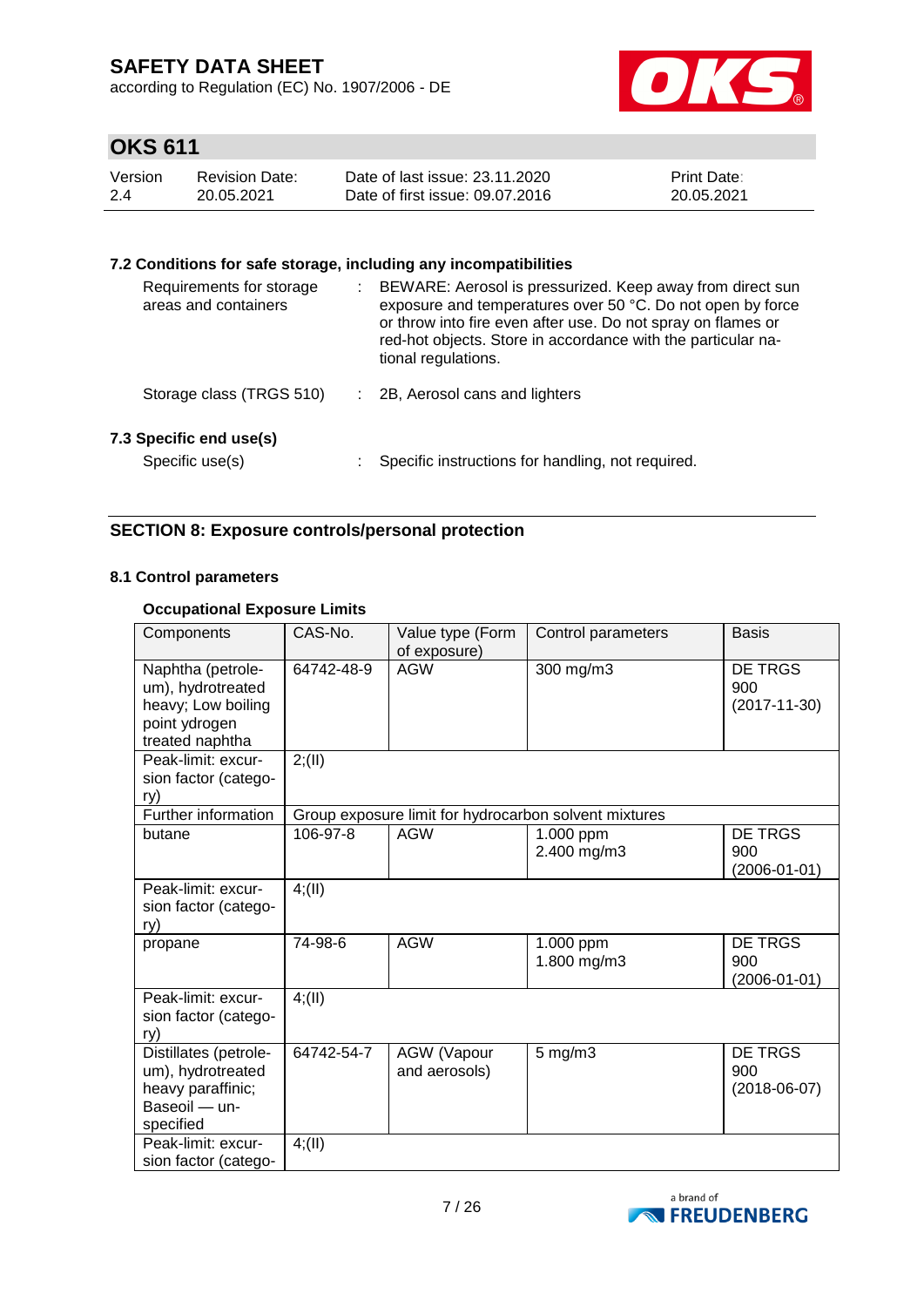according to Regulation (EC) No. 1907/2006 - DE



# **OKS 611**

| Version | Revision Date: | Date of last issue: 23.11.2020  | <b>Print Date:</b> |
|---------|----------------|---------------------------------|--------------------|
| 2.4     | 20.05.2021     | Date of first issue: 09.07.2016 | 20.05.2021         |

| ry)                                                                   |                                                                                                                        |                                                                                  |                          |                                       |  |  |  |
|-----------------------------------------------------------------------|------------------------------------------------------------------------------------------------------------------------|----------------------------------------------------------------------------------|--------------------------|---------------------------------------|--|--|--|
| Further information                                                   | When there is compliance with the OEL and biological tolerance values, there<br>is no risk of harming the unborn child |                                                                                  |                          |                                       |  |  |  |
| distillates (petrole-<br>um), solvent-<br>dewaxed heavy<br>paraffinic | 64742-65-0                                                                                                             | DE TRGS<br>$5$ mg/m $3$<br>AGW (Vapour<br>and aerosols)<br>900<br>$(2018-06-07)$ |                          |                                       |  |  |  |
| Peak-limit: excur-<br>sion factor (catego-<br>ry)                     | 4; (II)                                                                                                                |                                                                                  |                          |                                       |  |  |  |
| Further information                                                   | When there is compliance with the OEL and biological tolerance values, there<br>is no risk of harming the unborn child |                                                                                  |                          |                                       |  |  |  |
| isobutane                                                             | 75-28-5                                                                                                                | <b>AGW</b>                                                                       | 1.000 ppm<br>2.400 mg/m3 | DE TRGS<br>900<br>$(2006 - 01 - 01)$  |  |  |  |
| Peak-limit: excur-<br>sion factor (catego-<br>ry)                     | 4(11)                                                                                                                  |                                                                                  |                          |                                       |  |  |  |
| Sulfonic acids,<br>petroleum, calcium<br>salts                        | 61789-86-4                                                                                                             | <b>AGW</b> (Alveolate<br>fraction)                                               | $5 \text{ mg/m}$ 3       | <b>DE TRGS</b><br>900<br>(2015-11-06) |  |  |  |
| Peak-limit: excur-<br>sion factor (catego-<br>ry)                     | 4; (II)                                                                                                                |                                                                                  |                          |                                       |  |  |  |

### **Derived No Effect Level (DNEL) according to Regulation (EC) No. 1907/2006:**

| Substance name                                                                           | End Use | Exposure routes | Potential health ef-<br>fects | Value          |
|------------------------------------------------------------------------------------------|---------|-----------------|-------------------------------|----------------|
| Distillates (petrole-<br>um), hydrotreated<br>heavy paraffinic;<br>Baseoil - unspecified | Workers | Inhalation      | Long-term local ef-<br>fects  | $5,6$ mg/m $3$ |

### **Predicted No Effect Concentration (PNEC) according to Regulation (EC) No. 1907/2006:**

| Substance name                                                                        | <b>Environmental Compartment</b> | Value                |
|---------------------------------------------------------------------------------------|----------------------------------|----------------------|
| Distillates (petroleum), hy-<br>drotreated heavy paraffinic;<br>Baseoil - unspecified | Oral                             | $9,33 \text{ mg/kg}$ |
| distillates (petroleum), solvent-<br>dewaxed heavy paraffinic                         | Oral                             | $9,33 \text{ mg/kg}$ |

#### **8.2 Exposure controls**

### **Engineering measures**

Use only in an area equipped with explosion proof exhaust ventilation. Handle only in a place equipped with local exhaust (or other appropriate exhaust).

#### **Personal protective equipment**

| Eye protection     | Safety glasses with side-shields |
|--------------------|----------------------------------|
| Hand protection    |                                  |
| Material           | : butyl-rubber                   |
| Break through time | $:$ > 10 min                     |

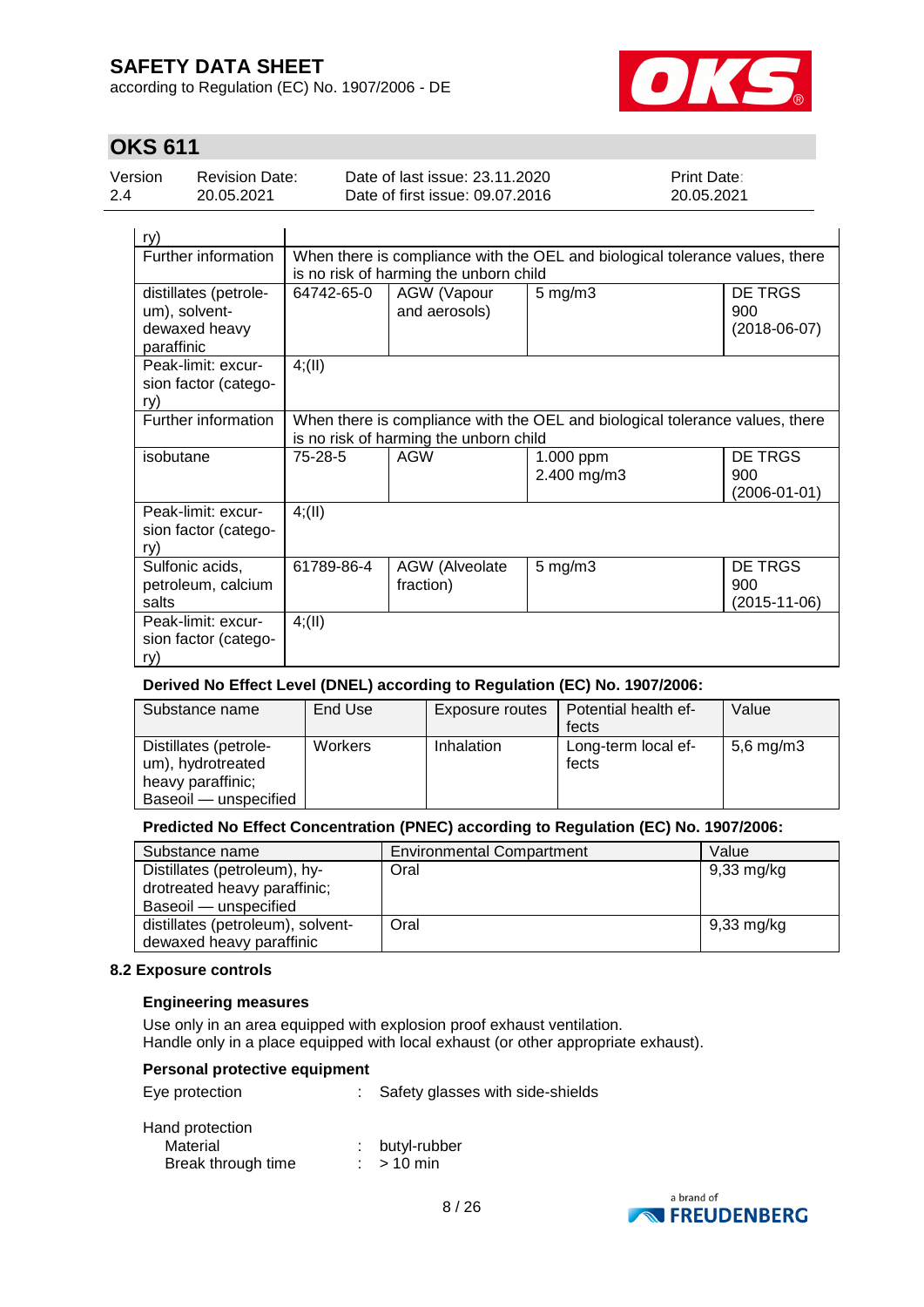according to Regulation (EC) No. 1907/2006 - DE



# **OKS 611**

| Version<br>2.4         | <b>Revision Date:</b><br>20.05.2021 | Date of last issue: 23.11.2020<br>Date of first issue: 09.07.2016                                                                                                                                                                                                                                                                           | Print Date:<br>20.05.2021 |
|------------------------|-------------------------------------|---------------------------------------------------------------------------------------------------------------------------------------------------------------------------------------------------------------------------------------------------------------------------------------------------------------------------------------------|---------------------------|
|                        | Protective index                    | Class 1                                                                                                                                                                                                                                                                                                                                     |                           |
|                        | Remarks                             | Wear protective gloves. The break through time depends<br>amongst other things on the material, the thickness and the<br>type of glove and therefore has to be measured for each<br>case.<br>The selected protective gloves have to satisfy the specifica-<br>tions of Regulation (EU) 2016/425 and the standard EN 374<br>derived from it. |                           |
| Respiratory protection |                                     | Use respiratory protection unless adequate local exhaust<br>ventilation is provided or exposure assessment demonstrates<br>that exposures are within recommended exposure guidelines.<br>Short term only                                                                                                                                    |                           |
|                        | Filter type                         | Filter type A-P                                                                                                                                                                                                                                                                                                                             |                           |
|                        | Protective measures                 | The type of protective equipment must be selected according<br>to the concentration and amount of the dangerous substance<br>at the specific workplace.<br>Choose body protection in relation to its type, to the concen-<br>tration and amount of dangerous substances, and to the spe-<br>cific work-place.                               |                           |

### **SECTION 9: Physical and chemical properties**

### **9.1 Information on basic physical and chemical properties**

| Appearance                  | t. | aerosol                                     |
|-----------------------------|----|---------------------------------------------|
| Colour                      | ÷  | green, black                                |
| Odour                       | ÷  | characteristic                              |
| Odour Threshold             | ÷  | No data available                           |
|                             |    |                                             |
| рH                          | t. | substance/mixture is non-soluble (in water) |
| Melting point/range         | t. | No data available                           |
| Boiling point/boiling range |    | $: -161 °C$<br>(1.013 hPa)                  |
| Flash point                 | t. | $-91 °C$<br>Method: Abel-Pensky             |
| Evaporation rate            |    | No data available                           |

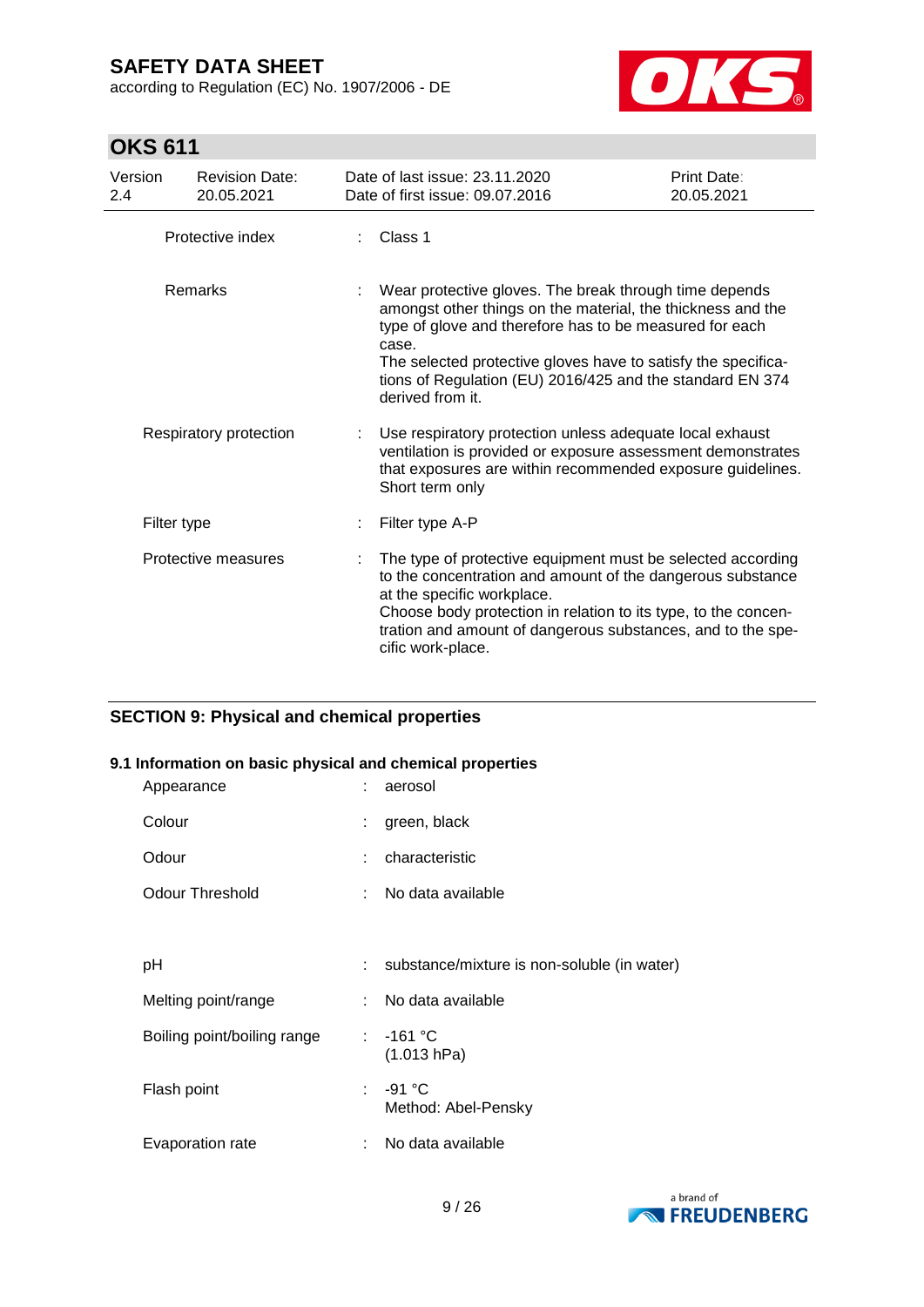according to Regulation (EC) No. 1907/2006 - DE



| Version<br>2.4 |                       | <b>Revision Date:</b><br>20.05.2021                   |                      | Date of last issue: 23.11.2020<br>Date of first issue: 09.07.2016    | Print Date:<br>20.05.2021 |
|----------------|-----------------------|-------------------------------------------------------|----------------------|----------------------------------------------------------------------|---------------------------|
|                |                       | Flammability (solid, gas)                             | ÷.                   | Extremely flammable aerosol.                                         |                           |
|                |                       | Upper explosion limit / Upper :<br>flammability limit |                      | 15 %(V)                                                              |                           |
|                |                       | Lower explosion limit / Lower<br>flammability limit   | $\mathbb{C}^2$       | $0,6\%$ (V)                                                          |                           |
|                |                       | Vapour pressure                                       | ÷                    | 3.800 hPa (20 °C)                                                    |                           |
|                |                       | Relative vapour density                               | ÷                    | No data available                                                    |                           |
|                |                       | Relative density                                      | ÷                    | 0,68(20 °C)<br>Reference substance: Water<br>The value is calculated |                           |
|                | Density               |                                                       | ÷                    | 0,68 g/cm3<br>(20 °C)                                                |                           |
|                | <b>Bulk density</b>   |                                                       |                      | No data available                                                    |                           |
|                | Solubility(ies)       | Water solubility                                      |                      | insoluble                                                            |                           |
|                |                       | Solubility in other solvents                          | $\ddot{\phantom{a}}$ | No data available                                                    |                           |
|                | octanol/water         | Partition coefficient: n-                             |                      | No data available                                                    |                           |
|                |                       | Auto-ignition temperature                             | ÷                    | No data available                                                    |                           |
|                |                       | Decomposition temperature                             | ÷                    | No data available                                                    |                           |
|                | Viscosity             | Viscosity, dynamic                                    | ÷                    | No data available                                                    |                           |
|                |                       | Viscosity, kinematic                                  |                      | < 20,5 mm2/s (40 °C)                                                 |                           |
|                |                       | <b>Explosive properties</b>                           |                      | Not explosive                                                        |                           |
|                |                       | Oxidizing properties                                  |                      | No data available                                                    |                           |
|                | 9.2 Other information |                                                       |                      |                                                                      |                           |
|                |                       | Sublimation point                                     |                      | No data available                                                    |                           |
|                |                       | Metal corrosion rate                                  |                      | Not corrosive to metals                                              |                           |
|                | Self-ignition         |                                                       |                      | No data available                                                    |                           |

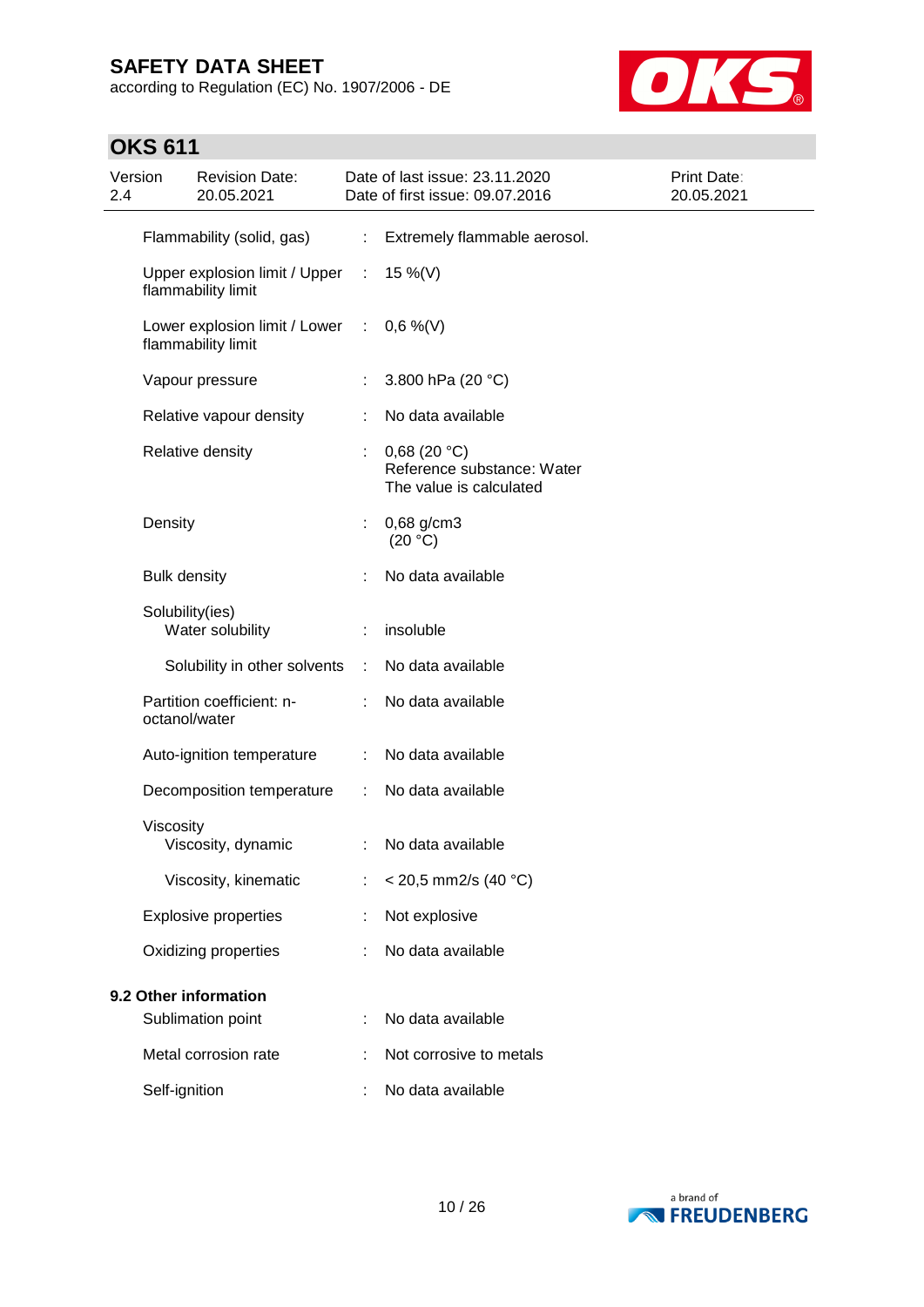according to Regulation (EC) No. 1907/2006 - DE



## **OKS 611**

| Version | <b>Revision Date:</b> | Date of last issue: 23.11.2020  | <b>Print Date:</b> |
|---------|-----------------------|---------------------------------|--------------------|
| 2.4     | 20.05.2021            | Date of first issue: 09.07.2016 | 20.05.2021         |

### **SECTION 10: Stability and reactivity**

#### **10.1 Reactivity**

No hazards to be specially mentioned.

#### **10.2 Chemical stability**

Stable under normal conditions.

### **10.3 Possibility of hazardous reactions**

Hazardous reactions : No dangerous reaction known under conditions of normal use.

### **10.4 Conditions to avoid**

Conditions to avoid : Heat, flames and sparks.

### **10.5 Incompatible materials**

Materials to avoid : Oxidizing agents

### **10.6 Hazardous decomposition products**

No decomposition if stored and applied as directed.

### **11.1 Information on toxicological effects**

### **Acute toxicity**

| Acute oral toxicity       | ÷ | Remarks: This information is not available.                                                                                               |
|---------------------------|---|-------------------------------------------------------------------------------------------------------------------------------------------|
| Acute inhalation toxicity |   | Symptoms: Inhalation may provoke the following symptoms:,<br>Respiratory disorder                                                         |
| Acute dermal toxicity     | ÷ | Remarks: Prolonged or repeated skin contact with liquid may<br>cause defatting resulting in drying, redness and possible blis-<br>tering. |
|                           |   | Symptoms: Skin disorders                                                                                                                  |

### **Components:**

| Naphtha (petroleum), hydrotreated heavy; Low boiling point ydrogen treated naphtha: |  |                                                                     |  |  |
|-------------------------------------------------------------------------------------|--|---------------------------------------------------------------------|--|--|
| Acute oral toxicity                                                                 |  | : LD50 (Rat): $>$ 5.000 mg/kg<br>Method: OECD Test Guideline 401    |  |  |
| Acute dermal toxicity                                                               |  | : LD50 (Rabbit): $>$ 5.000 mg/kg<br>Method: OECD Test Guideline 402 |  |  |

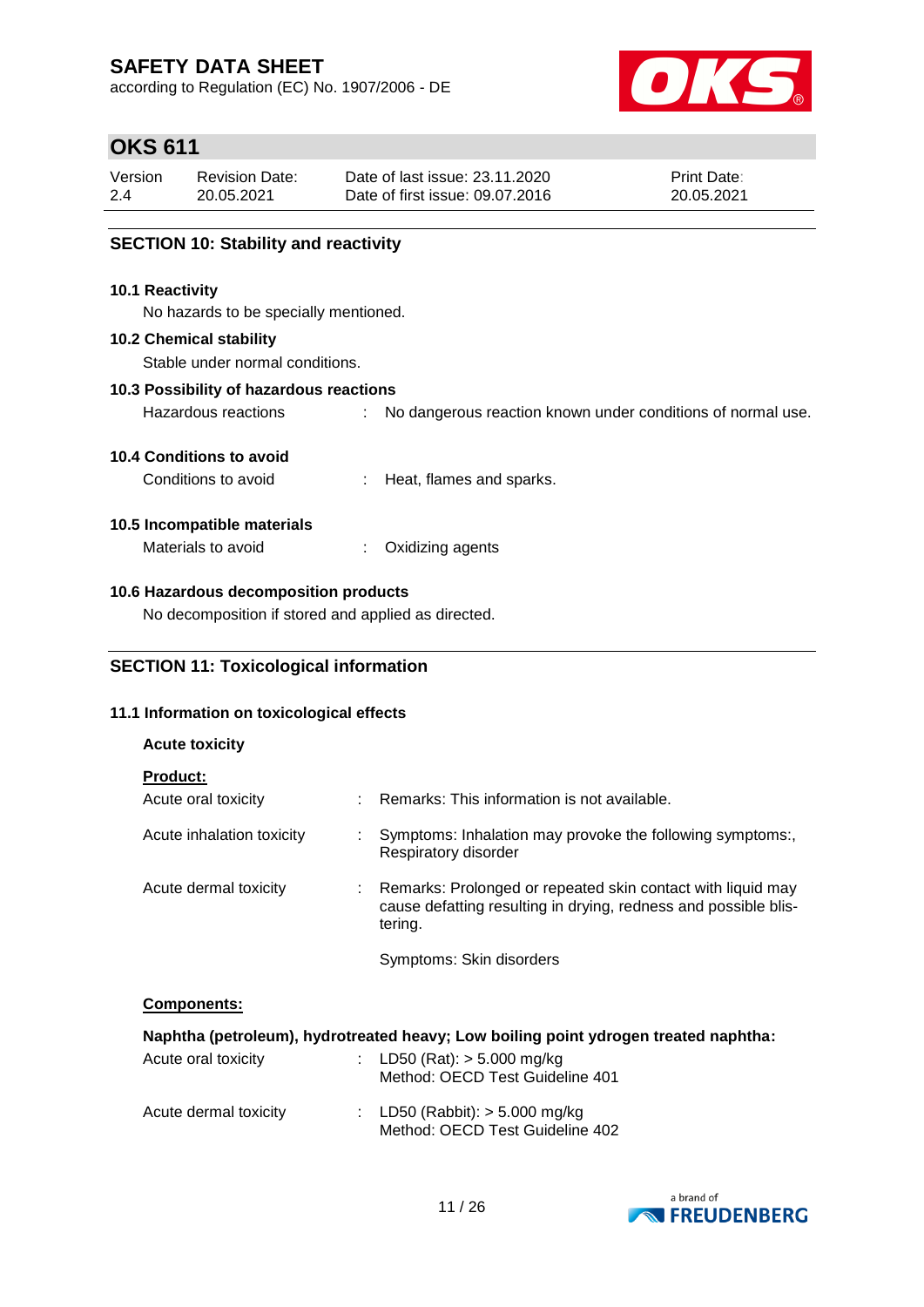according to Regulation (EC) No. 1907/2006 - DE



# **OKS 611**

| Version<br>2.4   | <b>Revision Date:</b><br>20.05.2021 | Date of last issue: 23.11.2020<br>Date of first issue: 09.07.2016                                                                                                                                | Print Date:<br>20.05.2021 |
|------------------|-------------------------------------|--------------------------------------------------------------------------------------------------------------------------------------------------------------------------------------------------|---------------------------|
| butane:          |                                     |                                                                                                                                                                                                  |                           |
|                  | Acute inhalation toxicity           | : $LC50$ (Rat): 658 mg/l<br>Exposure time: 4 h<br>Test atmosphere: gas                                                                                                                           |                           |
|                  |                                     | Distillates (petroleum), hydrotreated heavy paraffinic; Baseoil - unspecified:                                                                                                                   |                           |
|                  | Acute oral toxicity                 | LD50 (Rat): $> 5.000$ mg/kg<br>Method: OECD Test Guideline 401<br>GLP: yes                                                                                                                       |                           |
|                  | Acute inhalation toxicity           | $LC50$ (Rat): $> 5,53$ mg/l<br>Exposure time: 4 h<br>Test atmosphere: dust/mist<br>Method: OECD Test Guideline 403<br>Assessment: The substance or mixture has no acute inhala-<br>tion toxicity |                           |
|                  | Acute dermal toxicity               | : LD50 (Rabbit): $>$ 5.000 mg/kg<br>Method: OECD Test Guideline 402                                                                                                                              |                           |
|                  |                                     | distillates (petroleum), solvent-dewaxed heavy paraffinic:                                                                                                                                       |                           |
|                  | Acute oral toxicity                 | : LD50 (Rat): $> 5.000$ mg/kg<br>Method: OECD Test Guideline 401                                                                                                                                 |                           |
|                  | Acute dermal toxicity               | : LD50 (Rabbit): $> 5.000$ mg/kg<br>Method: OECD Test Guideline 402                                                                                                                              |                           |
|                  | isobutane:                          |                                                                                                                                                                                                  |                           |
|                  | Acute inhalation toxicity           | LC50 (Rat): 658 mg/l<br>Exposure time: 4 h<br>Test atmosphere: gas                                                                                                                               |                           |
|                  | <b>Skin corrosion/irritation</b>    |                                                                                                                                                                                                  |                           |
| <b>Product:</b>  |                                     |                                                                                                                                                                                                  |                           |
| Remarks          |                                     | This information is not available.                                                                                                                                                               |                           |
|                  | Components:                         |                                                                                                                                                                                                  |                           |
|                  |                                     | Naphtha (petroleum), hydrotreated heavy; Low boiling point ydrogen treated naphtha:                                                                                                              |                           |
| Species          |                                     | Rabbit                                                                                                                                                                                           |                           |
|                  | Assessment                          | No skin irritation                                                                                                                                                                               |                           |
| Method<br>Result |                                     | OECD Test Guideline 404<br>Mild skin irritation                                                                                                                                                  |                           |
| Result           |                                     | Repeated exposure may cause skin dryness or cracking.                                                                                                                                            |                           |

**Distillates (petroleum), hydrotreated heavy paraffinic; Baseoil — unspecified:**

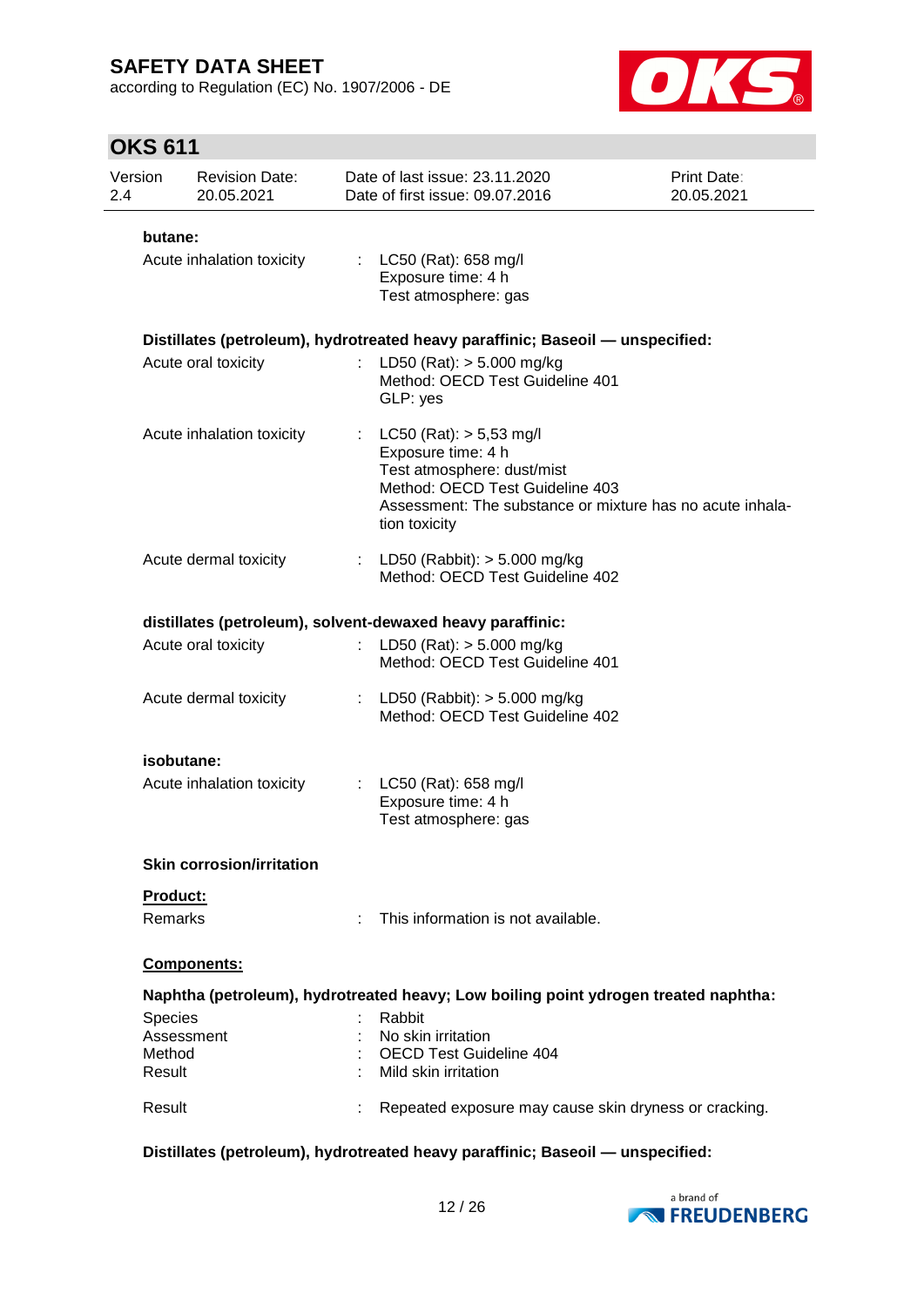according to Regulation (EC) No. 1907/2006 - DE



| Version<br>2.4                                   | <b>Revision Date:</b><br>20.05.2021      | Date of last issue: 23.11.2020<br>Date of first issue: 09.07.2016                           | Print Date:<br>20.05.2021 |
|--------------------------------------------------|------------------------------------------|---------------------------------------------------------------------------------------------|---------------------------|
| <b>Species</b><br>Method<br>Result<br><b>GLP</b> | Assessment                               | Rabbit<br>No skin irritation<br><b>OECD Test Guideline 404</b><br>No skin irritation<br>yes |                           |
|                                                  |                                          | distillates (petroleum), solvent-dewaxed heavy paraffinic:                                  |                           |
| <b>Species</b><br>Method<br>Result<br><b>GLP</b> | Assessment                               | Rabbit<br>No skin irritation<br><b>OECD Test Guideline 404</b><br>No skin irritation<br>yes |                           |
|                                                  | Serious eye damage/eye irritation        |                                                                                             |                           |
| <b>Product:</b>                                  |                                          |                                                                                             |                           |
| <b>Remarks</b>                                   |                                          | Contact with eyes may cause irritation.                                                     |                           |
|                                                  | Components:                              |                                                                                             |                           |
|                                                  |                                          | Naphtha (petroleum), hydrotreated heavy; Low boiling point ydrogen treated naphtha:         |                           |
| Species                                          |                                          | Rabbit                                                                                      |                           |
|                                                  | Assessment                               | No eye irritation                                                                           |                           |
| Method<br>Result                                 |                                          | <b>OECD Test Guideline 405</b><br>No eye irritation                                         |                           |
|                                                  |                                          |                                                                                             |                           |
|                                                  |                                          | Distillates (petroleum), hydrotreated heavy paraffinic; Baseoil - unspecified:              |                           |
| Species                                          |                                          | Rabbit                                                                                      |                           |
|                                                  | Assessment                               | No eye irritation                                                                           |                           |
| Method                                           |                                          | <b>OECD Test Guideline 405</b>                                                              |                           |
| Result<br><b>GLP</b>                             |                                          | No eye irritation                                                                           |                           |
|                                                  |                                          | yes                                                                                         |                           |
|                                                  |                                          | distillates (petroleum), solvent-dewaxed heavy paraffinic:                                  |                           |
| <b>Species</b>                                   |                                          | Rabbit                                                                                      |                           |
|                                                  | Assessment                               | No eye irritation                                                                           |                           |
| Method                                           |                                          | OECD Test Guideline 405                                                                     |                           |
| Result                                           |                                          | No eye irritation                                                                           |                           |
| <b>GLP</b>                                       |                                          | yes                                                                                         |                           |
|                                                  | <b>Respiratory or skin sensitisation</b> |                                                                                             |                           |
| <b>Product:</b>                                  |                                          |                                                                                             |                           |
| Remarks                                          |                                          | This information is not available.<br>÷                                                     |                           |
|                                                  | Components:                              |                                                                                             |                           |
|                                                  |                                          |                                                                                             |                           |
|                                                  |                                          | Naphtha (petroleum), hydrotreated heavy; Low boiling point ydrogen treated naphtha:         |                           |

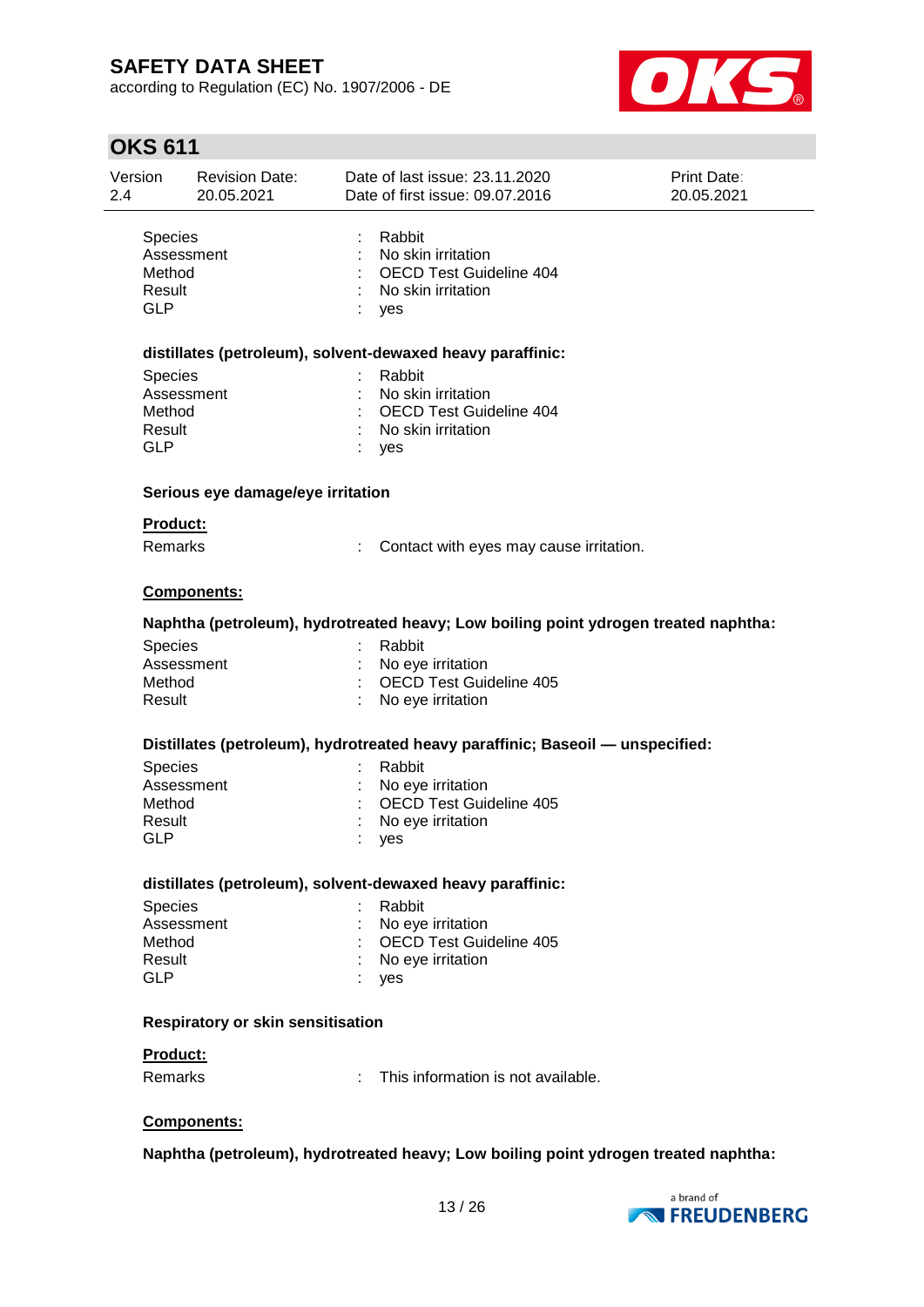according to Regulation (EC) No. 1907/2006 - DE



| Version<br>2.4 |                                                         | <b>Revision Date:</b><br>20.05.2021       |    | Date of last issue: 23.11.2020<br>Date of first issue: 09.07.2016                                                                                                                             | Print Date:<br>20.05.2021 |
|----------------|---------------------------------------------------------|-------------------------------------------|----|-----------------------------------------------------------------------------------------------------------------------------------------------------------------------------------------------|---------------------------|
|                | Species<br>Assessment<br>Method<br>Result               | Sulfonic acids, petroleum, calcium salts: |    | Guinea pig<br>Does not cause skin sensitisation.<br><b>OECD Test Guideline 406</b><br>Does not cause skin sensitisation.                                                                      |                           |
|                | Assessment                                              |                                           | t. | The product is a skin sensitiser, sub-category 1B.                                                                                                                                            |                           |
|                | Species<br>Assessment<br>Method                         |                                           |    | Distillates (petroleum), hydrotreated heavy paraffinic; Baseoil - unspecified:<br>Guinea pig<br>Does not cause skin sensitisation.<br><b>OECD Test Guideline 406</b>                          |                           |
|                | Result<br><b>GLP</b>                                    |                                           |    | Does not cause skin sensitisation.<br>yes                                                                                                                                                     |                           |
|                | Species<br>Assessment<br>Method<br>Result<br><b>GLP</b> |                                           |    | distillates (petroleum), solvent-dewaxed heavy paraffinic:<br>Guinea pig<br>Does not cause skin sensitisation.<br><b>OECD Test Guideline 406</b><br>Does not cause skin sensitisation.<br>yes |                           |
|                |                                                         | <b>Germ cell mutagenicity</b>             |    |                                                                                                                                                                                               |                           |
|                | Product:                                                | Genotoxicity in vitro                     |    | : Remarks: No data available                                                                                                                                                                  |                           |
|                |                                                         | Genotoxicity in vivo                      |    | Remarks: No data available                                                                                                                                                                    |                           |
|                |                                                         | <b>Components:</b>                        |    |                                                                                                                                                                                               |                           |
|                |                                                         |                                           |    | Naphtha (petroleum), hydrotreated heavy; Low boiling point ydrogen treated naphtha:                                                                                                           |                           |
|                | sessment                                                | Germ cell mutagenicity-As-                |    | Tests on bacterial or mammalian cell cultures did not show<br>mutagenic effects.                                                                                                              |                           |
|                |                                                         |                                           |    | distillates (petroleum), solvent-dewaxed heavy paraffinic:                                                                                                                                    |                           |
|                |                                                         | Genotoxicity in vitro                     |    | Test system: Salmonella typhimurium<br>Metabolic activation: with and without metabolic activation<br>Method: OECD Test Guideline 471<br>Result: negative                                     |                           |
|                |                                                         | Genotoxicity in vivo                      |    | Species: Mouse<br>Application Route: Oral<br>Method: OECD Test Guideline 474<br>Result: negative                                                                                              |                           |

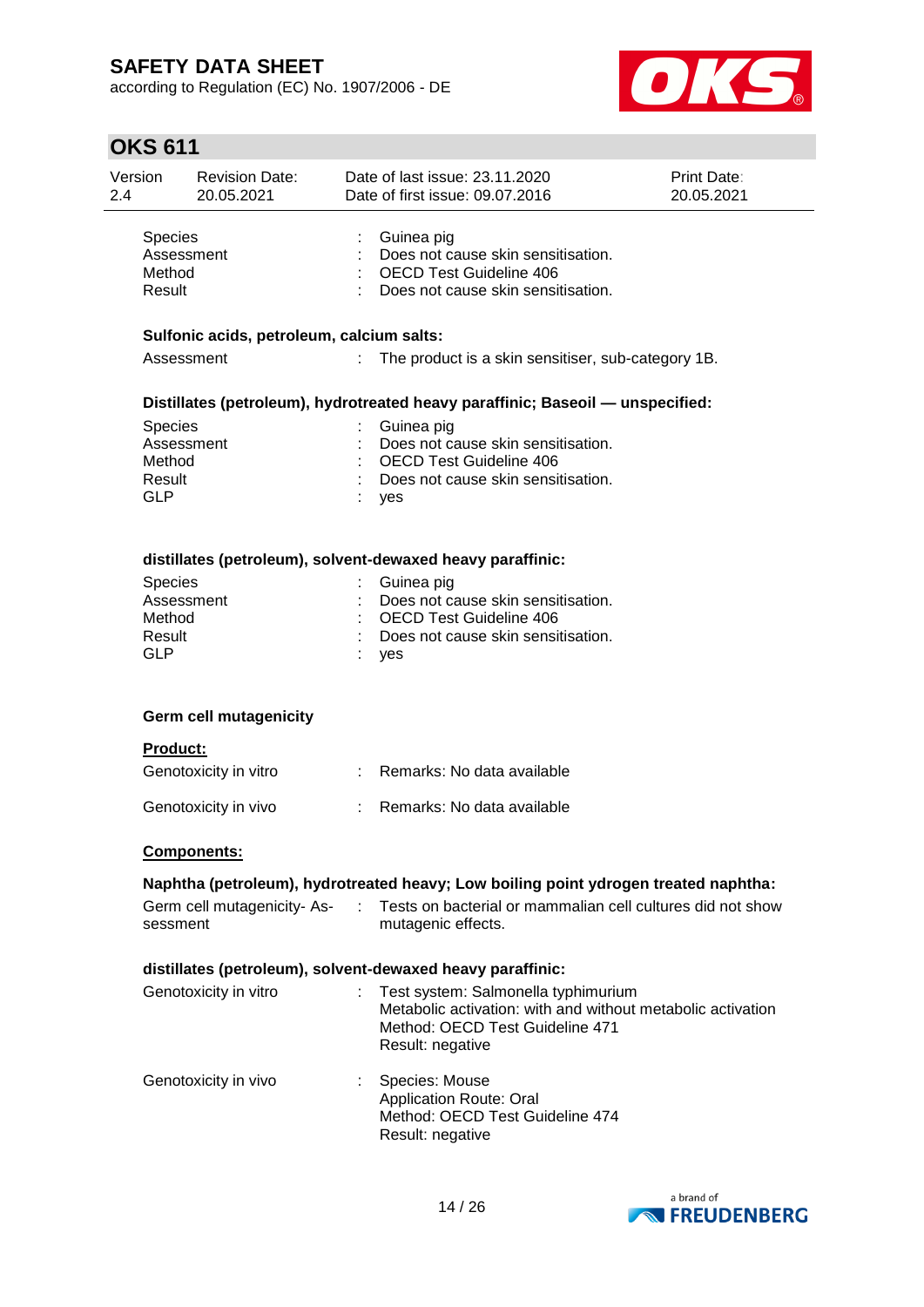according to Regulation (EC) No. 1907/2006 - DE



| Version<br>2.4   | <b>Revision Date:</b><br>20.05.2021 |    | Date of last issue: 23.11.2020<br>Date of first issue: 09.07.2016                                                                                                                             | Print Date:<br>20.05.2021 |
|------------------|-------------------------------------|----|-----------------------------------------------------------------------------------------------------------------------------------------------------------------------------------------------|---------------------------|
|                  | Carcinogenicity                     |    |                                                                                                                                                                                               |                           |
| <b>Product:</b>  |                                     |    |                                                                                                                                                                                               |                           |
| <b>Remarks</b>   |                                     | ÷  | No data available                                                                                                                                                                             |                           |
|                  | Components:                         |    |                                                                                                                                                                                               |                           |
|                  |                                     |    | Naphtha (petroleum), hydrotreated heavy; Low boiling point ydrogen treated naphtha:                                                                                                           |                           |
| ment             |                                     |    | Carcinogenicity - Assess- : Not classifiable as a human carcinogen.                                                                                                                           |                           |
|                  |                                     |    | Distillates (petroleum), hydrotreated heavy paraffinic; Baseoil - unspecified:                                                                                                                |                           |
| ment             |                                     |    | Carcinogenicity - Assess- : Not classifiable as a human carcinogen.                                                                                                                           |                           |
|                  |                                     |    | distillates (petroleum), solvent-dewaxed heavy paraffinic:                                                                                                                                    |                           |
| <b>Species</b>   |                                     |    | Mouse                                                                                                                                                                                         |                           |
|                  | <b>Application Route</b>            |    | Dermal                                                                                                                                                                                        |                           |
| Method<br>Result |                                     |    | <b>OECD Test Guideline 451</b><br>negative                                                                                                                                                    |                           |
|                  | <b>Reproductive toxicity</b>        |    |                                                                                                                                                                                               |                           |
| <b>Product:</b>  |                                     |    |                                                                                                                                                                                               |                           |
|                  | Effects on fertility                |    | : Remarks: No data available                                                                                                                                                                  |                           |
| ment             | Effects on foetal develop-          |    | : Remarks: No data available                                                                                                                                                                  |                           |
|                  | Components:                         |    |                                                                                                                                                                                               |                           |
|                  |                                     |    | Naphtha (petroleum), hydrotreated heavy; Low boiling point ydrogen treated naphtha:                                                                                                           |                           |
| sessment         | Reproductive toxicity - As-         |    | No toxicity to reproduction<br>No toxicity to reproduction                                                                                                                                    |                           |
|                  |                                     |    | Distillates (petroleum), hydrotreated heavy paraffinic; Baseoil — unspecified:                                                                                                                |                           |
| sessment         |                                     |    | Reproductive toxicity - As- : No toxicity to reproduction                                                                                                                                     |                           |
|                  |                                     |    | distillates (petroleum), solvent-dewaxed heavy paraffinic:                                                                                                                                    |                           |
| ment             | Effects on foetal develop-          | ÷. | Species: Rat<br>Application Route: Dermal<br>General Toxicity Maternal: NOAEL: 30 mg/kg body weight<br>Developmental Toxicity: NOAEL: 30 mg/kg body weight<br>Method: OECD Test Guideline 414 |                           |
|                  |                                     |    |                                                                                                                                                                                               |                           |

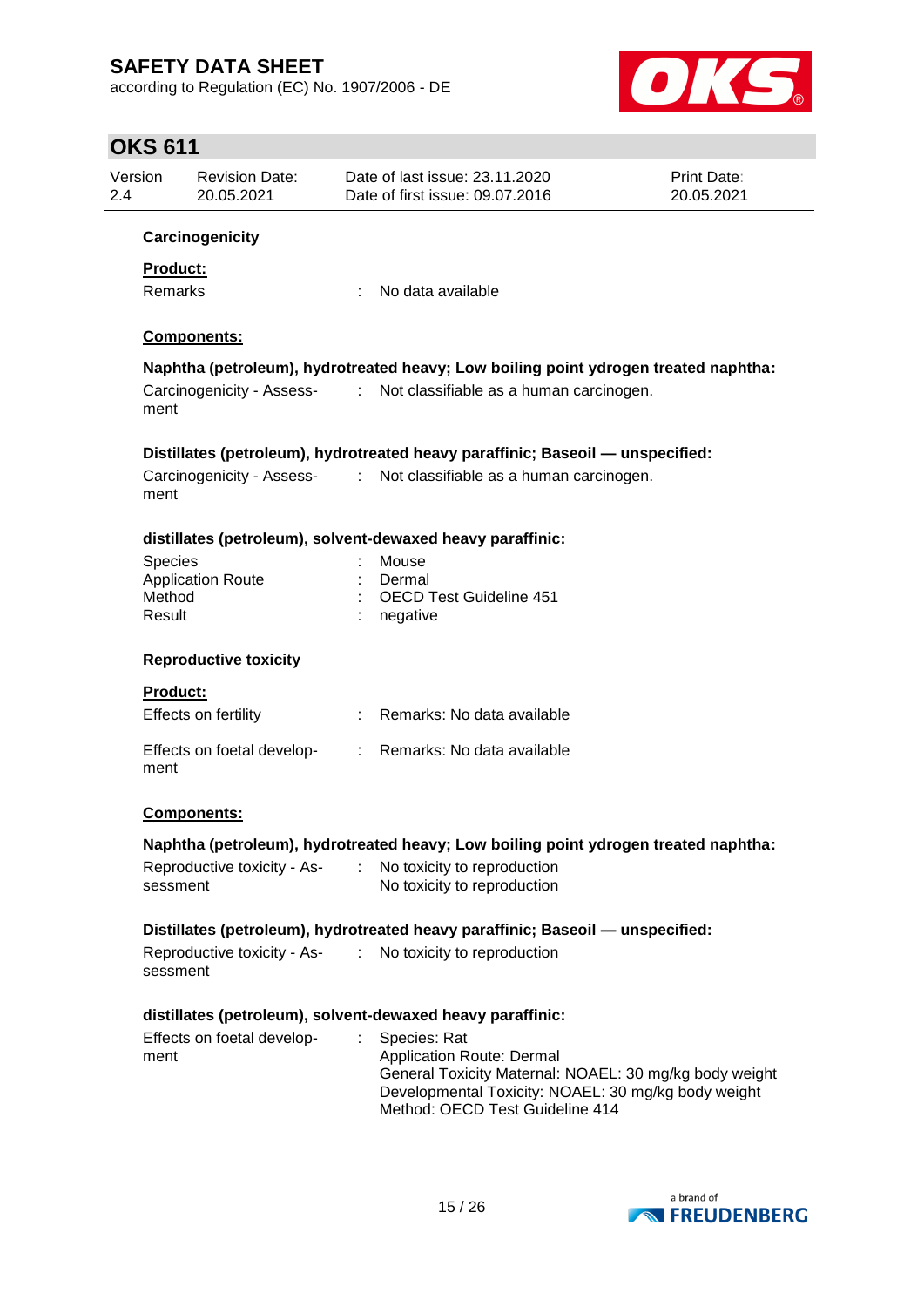according to Regulation (EC) No. 1907/2006 - DE



# **OKS 611**

| <b>OKS 611</b>                                                                                                                                                                                         |                                                                                                                                      |                                               |                                                                                                                                                                                          |                           |  |  |  |
|--------------------------------------------------------------------------------------------------------------------------------------------------------------------------------------------------------|--------------------------------------------------------------------------------------------------------------------------------------|-----------------------------------------------|------------------------------------------------------------------------------------------------------------------------------------------------------------------------------------------|---------------------------|--|--|--|
| Version<br>2.4                                                                                                                                                                                         |                                                                                                                                      | <b>Revision Date:</b><br>20.05.2021           | Date of last issue: 23.11.2020<br>Date of first issue: 09.07.2016                                                                                                                        | Print Date:<br>20.05.2021 |  |  |  |
|                                                                                                                                                                                                        |                                                                                                                                      | <b>STOT - single exposure</b>                 |                                                                                                                                                                                          |                           |  |  |  |
|                                                                                                                                                                                                        | <b>Components:</b>                                                                                                                   |                                               |                                                                                                                                                                                          |                           |  |  |  |
| Naphtha (petroleum), hydrotreated heavy; Low boiling point ydrogen treated naphtha:<br>The substance or mixture is not classified as specific target<br>Assessment<br>organ toxicant, single exposure. |                                                                                                                                      |                                               |                                                                                                                                                                                          |                           |  |  |  |
|                                                                                                                                                                                                        |                                                                                                                                      | <b>STOT - repeated exposure</b>               |                                                                                                                                                                                          |                           |  |  |  |
|                                                                                                                                                                                                        |                                                                                                                                      | <b>Components:</b>                            |                                                                                                                                                                                          |                           |  |  |  |
|                                                                                                                                                                                                        | Assessment                                                                                                                           |                                               | Naphtha (petroleum), hydrotreated heavy; Low boiling point ydrogen treated naphtha:<br>The substance or mixture is not classified as specific target<br>organ toxicant, single exposure. |                           |  |  |  |
|                                                                                                                                                                                                        |                                                                                                                                      | <b>Repeated dose toxicity</b>                 |                                                                                                                                                                                          |                           |  |  |  |
|                                                                                                                                                                                                        | Product:                                                                                                                             |                                               |                                                                                                                                                                                          |                           |  |  |  |
|                                                                                                                                                                                                        | Remarks                                                                                                                              |                                               | This information is not available.                                                                                                                                                       |                           |  |  |  |
|                                                                                                                                                                                                        |                                                                                                                                      | <b>Aspiration toxicity</b>                    |                                                                                                                                                                                          |                           |  |  |  |
|                                                                                                                                                                                                        | <b>Product:</b>                                                                                                                      | May be fatal if swallowed and enters airways. |                                                                                                                                                                                          |                           |  |  |  |
|                                                                                                                                                                                                        |                                                                                                                                      | Components:                                   |                                                                                                                                                                                          |                           |  |  |  |
|                                                                                                                                                                                                        | Naphtha (petroleum), hydrotreated heavy; Low boiling point ydrogen treated naphtha:<br>May be fatal if swallowed and enters airways. |                                               |                                                                                                                                                                                          |                           |  |  |  |
|                                                                                                                                                                                                        |                                                                                                                                      | No aspiration toxicity classification         | Distillates (petroleum), hydrotreated heavy paraffinic; Baseoil — unspecified:                                                                                                           |                           |  |  |  |
|                                                                                                                                                                                                        |                                                                                                                                      | No aspiration toxicity classification         | distillates (petroleum), solvent-dewaxed heavy paraffinic:                                                                                                                               |                           |  |  |  |
|                                                                                                                                                                                                        |                                                                                                                                      | <b>Further information</b>                    |                                                                                                                                                                                          |                           |  |  |  |
|                                                                                                                                                                                                        | Product:                                                                                                                             |                                               |                                                                                                                                                                                          |                           |  |  |  |

Remarks **interpart in the Component is based on data on the components and** the toxicology of similar products.

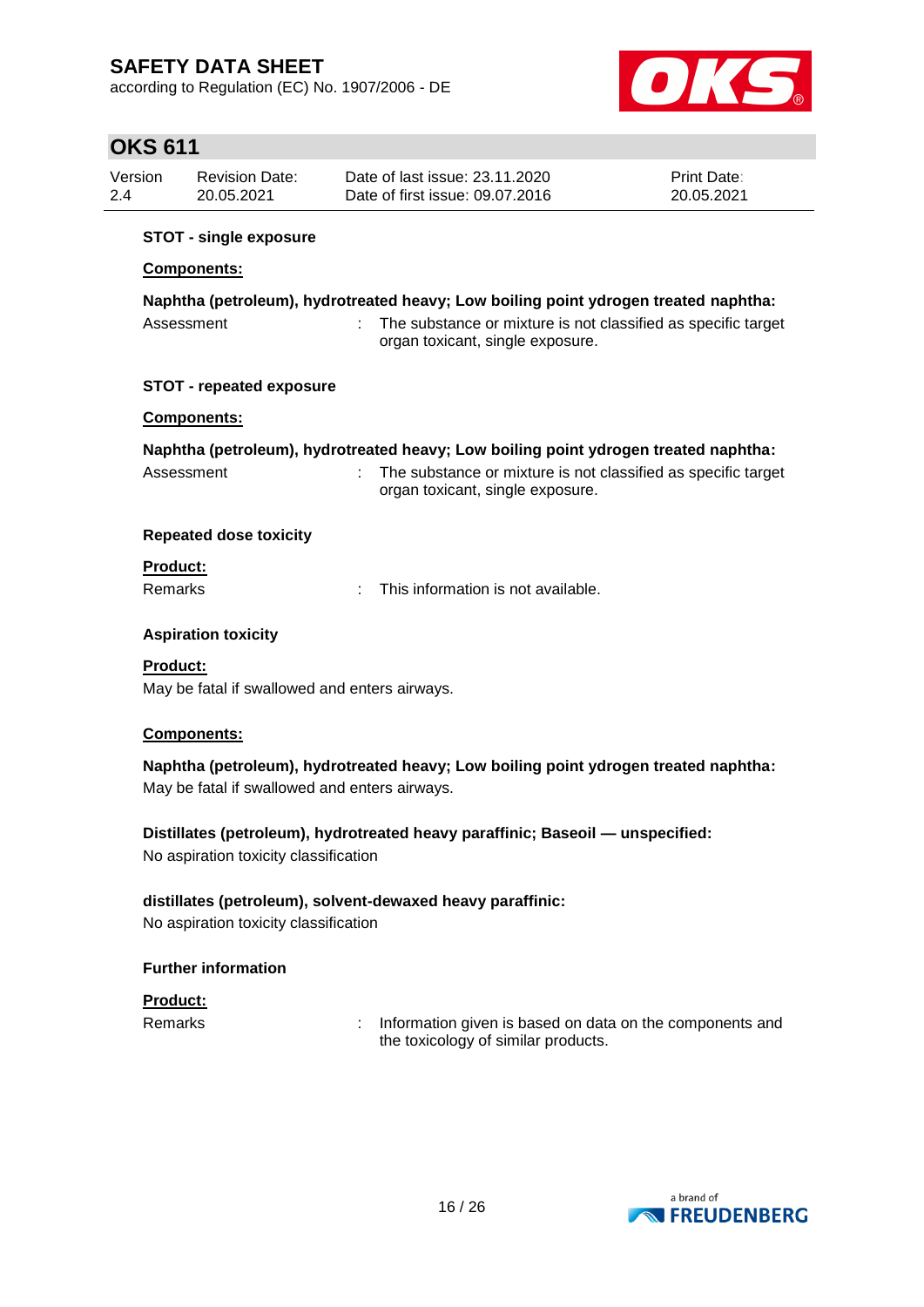according to Regulation (EC) No. 1907/2006 - DE



# **OKS 611**

| Version | Revision Date: | Date of last issue: 23.11.2020  | <b>Print Date:</b> |
|---------|----------------|---------------------------------|--------------------|
| 2.4     | 20.05.2021     | Date of first issue: 09.07.2016 | 20.05.2021         |

### **SECTION 12: Ecological information**

### **12.1 Toxicity**

| Product:                                                                         |                           |                                                                                                                                                           |
|----------------------------------------------------------------------------------|---------------------------|-----------------------------------------------------------------------------------------------------------------------------------------------------------|
| Toxicity to fish                                                                 |                           | Remarks: No data available                                                                                                                                |
| Toxicity to daphnia and other :<br>aquatic invertebrates                         |                           | Remarks: No data available                                                                                                                                |
| Toxicity to algae/aquatic<br>plants                                              | $\mathbb{R}^{\mathbb{Z}}$ | Remarks: No data available                                                                                                                                |
| Toxicity to microorganisms                                                       |                           | Remarks: No data available                                                                                                                                |
| Components:                                                                      |                           |                                                                                                                                                           |
|                                                                                  |                           | Naphtha (petroleum), hydrotreated heavy; Low boiling point ydrogen treated naphtha:                                                                       |
| Toxicity to fish                                                                 |                           | LC50 (Oncorhynchus mykiss (rainbow trout)): > 100 mg/l<br>Exposure time: 96 h                                                                             |
| Toxicity to daphnia and other :<br>aquatic invertebrates                         |                           | EC50 (Daphnia magna (Water flea)): > 100 mg/l<br>Exposure time: 48 h                                                                                      |
| Toxicity to algae/aquatic<br>plants                                              | t.                        | EC50 (Pseudokirchneriella subcapitata (green algae)): > 100<br>mg/l<br>Exposure time: 72 h                                                                |
|                                                                                  |                           | Distillates (petroleum), hydrotreated heavy paraffinic; Baseoil - unspecified:                                                                            |
| Toxicity to fish                                                                 |                           | LC50 (Pimephales promelas (fathead minnow)): > 100 mg/l<br>Exposure time: 96 h<br>Test Type: static test<br>Method: OECD Test Guideline 203<br>GLP: yes   |
| Toxicity to daphnia and other :<br>aquatic invertebrates                         |                           | EC50 (Daphnia magna (Water flea)): > 10.000 mg/l<br>Exposure time: 48 h<br>Test Type: Immobilization<br>Method: OECD Test Guideline 202<br>GLP: yes       |
| Toxicity to daphnia and other :<br>aquatic invertebrates (Chron-<br>ic toxicity) |                           | NOEC: 10 mg/l<br>Exposure time: 21 d<br>Species: Daphnia magna (Water flea)<br>Test Type: semi-static test<br>Method: OECD Test Guideline 211<br>GLP: yes |

### **distillates (petroleum), solvent-dewaxed heavy paraffinic:**

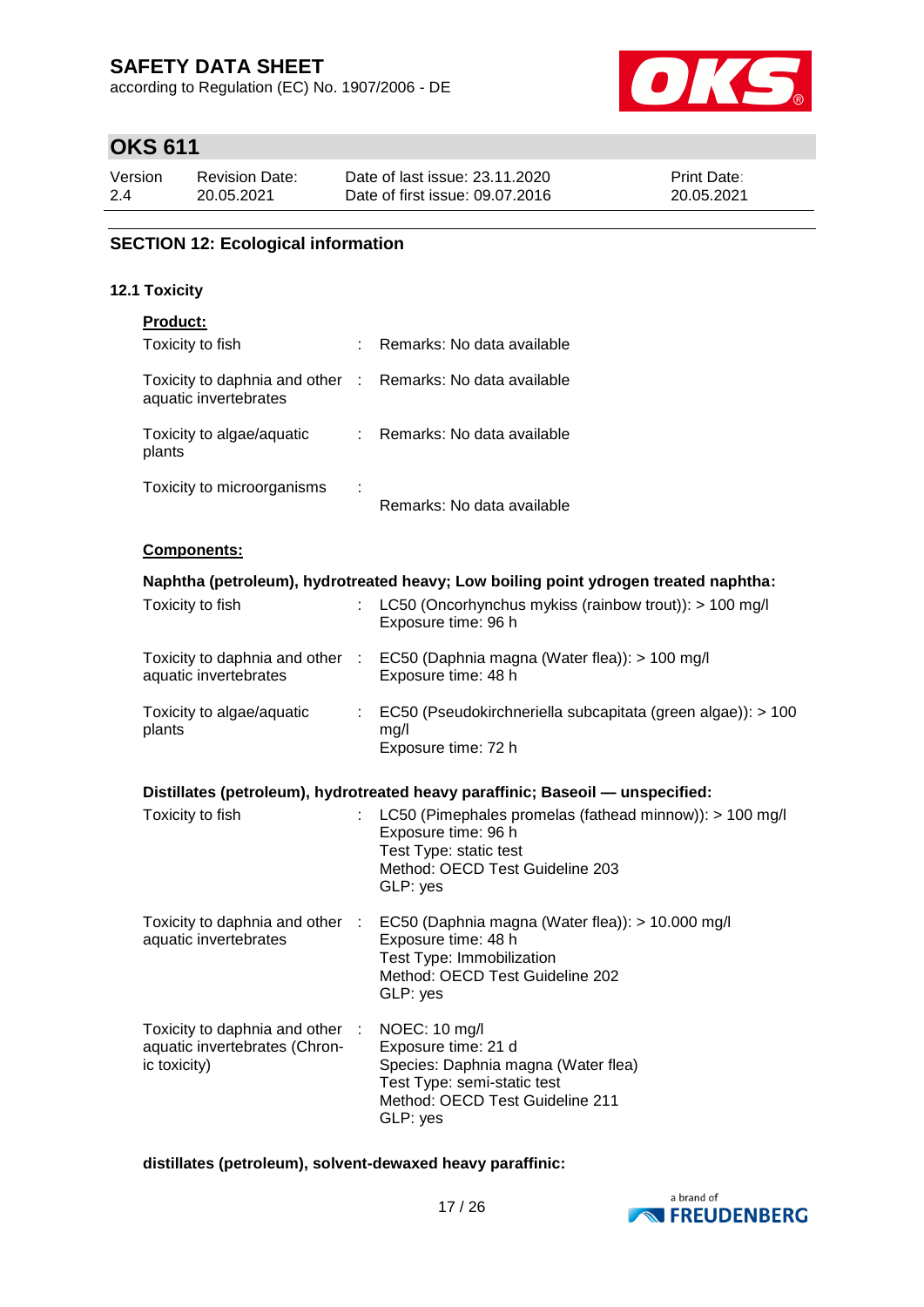according to Regulation (EC) No. 1907/2006 - DE



# **OKS 611**

| 2.4 | Version         | <b>Revision Date:</b><br>20.05.2021                              | Date of last issue: 23.11.2020<br>Date of first issue: 09.07.2016                                                                                       | Print Date:<br>20.05.2021 |
|-----|-----------------|------------------------------------------------------------------|---------------------------------------------------------------------------------------------------------------------------------------------------------|---------------------------|
|     |                 | Toxicity to fish                                                 | LC50 (Pimephales promelas (fathead minnow)): > 100 mg/l<br>Exposure time: 96 h<br>Test Type: static test<br>Method: OECD Test Guideline 203<br>GLP: yes |                           |
|     |                 | Toxicity to daphnia and other :<br>aquatic invertebrates         | EC50 (Daphnia magna (Water flea)): > 10.000 mg/l<br>Exposure time: 48 h<br>Test Type: static test<br>Method: OECD Test Guideline 202                    |                           |
|     | plants          | Toxicity to algae/aquatic                                        | NOEC (Pseudokirchneriella subcapitata (green algae)): > 100<br>mg/l<br>Exposure time: 72 h<br>Test Type: static test<br>Method: OECD Test Guideline 201 |                           |
|     | ic toxicity)    | Toxicity to daphnia and other :<br>aquatic invertebrates (Chron- | NOEC: 10 mg/l<br>Exposure time: 21 d<br>Species: Daphnia magna (Water flea)                                                                             |                           |
|     |                 | 12.2 Persistence and degradability                               |                                                                                                                                                         |                           |
|     | <b>Product:</b> |                                                                  |                                                                                                                                                         |                           |

| Biodegradability                                                 | Remarks: No data available |
|------------------------------------------------------------------|----------------------------|
| Physico-chemical removabil- : Remarks: No data available<br>∣it∨ |                            |

### **Components:**

| Distillates (petroleum), hydrotreated heavy paraffinic; Baseoil - unspecified: |  |  |  |
|--------------------------------------------------------------------------------|--|--|--|
|                                                                                |  |  |  |

| Biodegradability | : Test Type: aerobic              |
|------------------|-----------------------------------|
|                  | Inoculum: activated sludge        |
|                  | Result: Not rapidly biodegradable |
|                  | Biodegradation: 3 %               |
|                  | Exposure time: 28 d               |
|                  | Method: OECD Test Guideline 301B  |
|                  | GLP: yes                          |

### **distillates (petroleum), solvent-dewaxed heavy paraffinic:**

| Biodegradability | : Test Type: aerobic<br>Inoculum: activated sludge<br>Result: Not rapidly biodegradable<br>Biodegradation: 31 %<br>Exposure time: 28 d<br>Method: OECD Test Guideline 301B |
|------------------|----------------------------------------------------------------------------------------------------------------------------------------------------------------------------|
|                  | GLP: yes                                                                                                                                                                   |

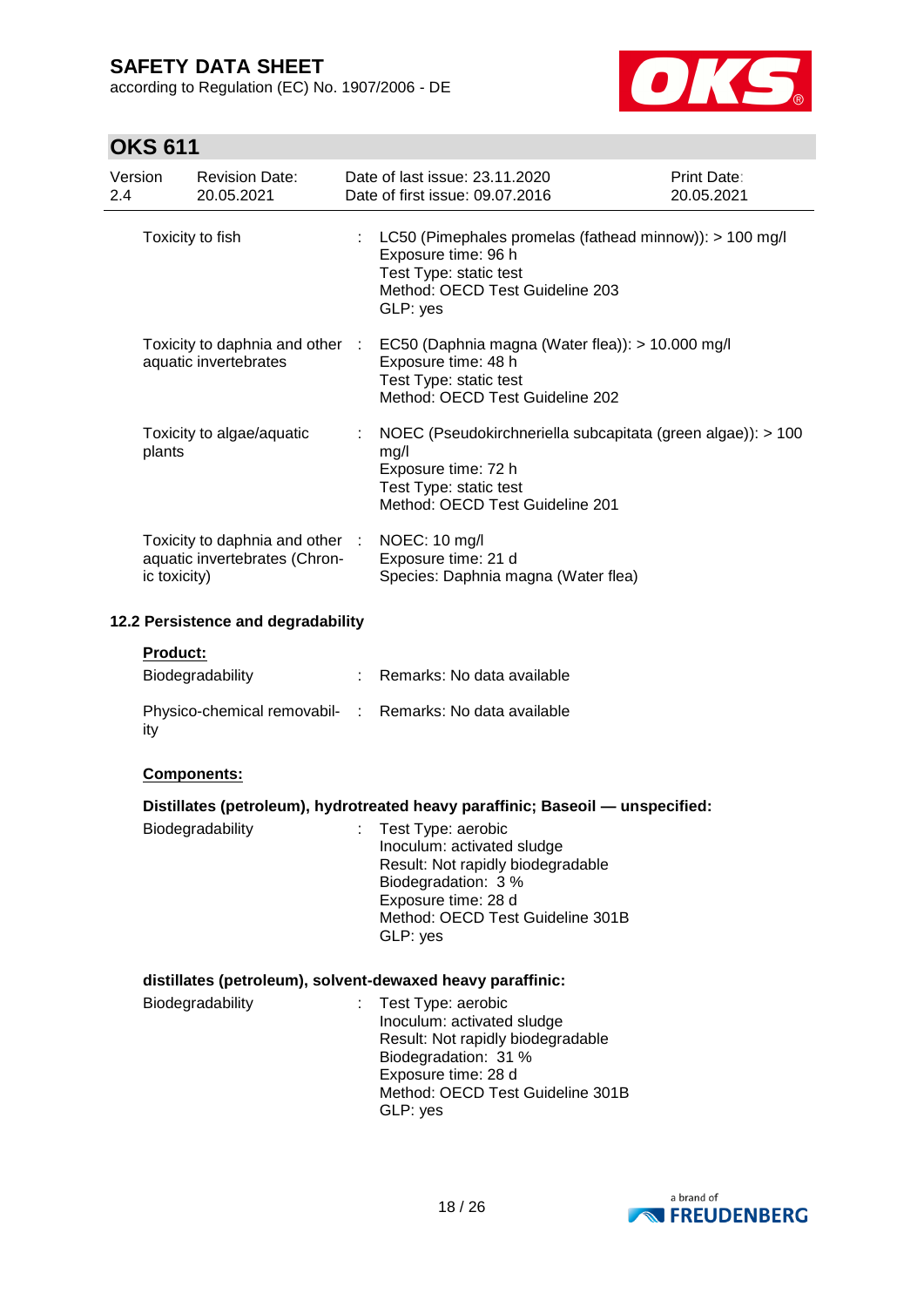according to Regulation (EC) No. 1907/2006 - DE



| 2.4 | Version                | <b>Revision Date:</b><br>20.05.2021        |                | Date of last issue: 23.11.2020<br>Date of first issue: 09.07.2016                                                                                                                                                       | Print Date:<br>20.05.2021 |
|-----|------------------------|--------------------------------------------|----------------|-------------------------------------------------------------------------------------------------------------------------------------------------------------------------------------------------------------------------|---------------------------|
|     |                        | 12.3 Bioaccumulative potential             |                |                                                                                                                                                                                                                         |                           |
|     | Product:               | <b>Bioaccumulation</b>                     |                | Remarks: This mixture contains no substance considered to<br>be persistent, bioaccumulating and toxic (PBT).<br>This mixture contains no substance considered to be very<br>persistent and very bioaccumulating (vPvB). |                           |
|     |                        | Components:                                |                |                                                                                                                                                                                                                         |                           |
|     | butane:                | Partition coefficient: n-<br>octanol/water |                | : $log Pow: 2,89$<br>Method: OECD Test Guideline 107                                                                                                                                                                    |                           |
|     | propane:               | Partition coefficient: n-<br>octanol/water | ÷.             | log Pow: 2,36                                                                                                                                                                                                           |                           |
|     |                        | Partition coefficient: n-<br>octanol/water | t.             | Distillates (petroleum), hydrotreated heavy paraffinic; Baseoil — unspecified:<br>log Pow: > 2                                                                                                                          |                           |
|     | isobutane:             | Partition coefficient: n-<br>octanol/water | $\mathbb{R}^n$ | log Pow: 2,88<br>Method: OECD Test Guideline 107                                                                                                                                                                        |                           |
|     |                        | 12.4 Mobility in soil                      |                |                                                                                                                                                                                                                         |                           |
|     | Product:<br>Mobility   |                                            |                | Remarks: No data available                                                                                                                                                                                              |                           |
|     |                        | mental compartments                        |                | Distribution among environ- : Remarks: No data available                                                                                                                                                                |                           |
|     |                        | 12.5 Results of PBT and vPvB assessment    |                |                                                                                                                                                                                                                         |                           |
|     | Product:<br>Assessment |                                            |                | This substance/mixture contains no components considered<br>to be either persistent, bioaccumulative and toxic (PBT), or<br>very persistent and very bioaccumulative (vPvB) at levels of<br>0.1% or higher              |                           |
|     |                        | Components:                                |                |                                                                                                                                                                                                                         |                           |
|     | Assessment             |                                            |                | Naphtha (petroleum), hydrotreated heavy; Low boiling point ydrogen treated naphtha:<br>Non-classified PBT substance. Non-classified vPvB sub-<br>stance.                                                                |                           |

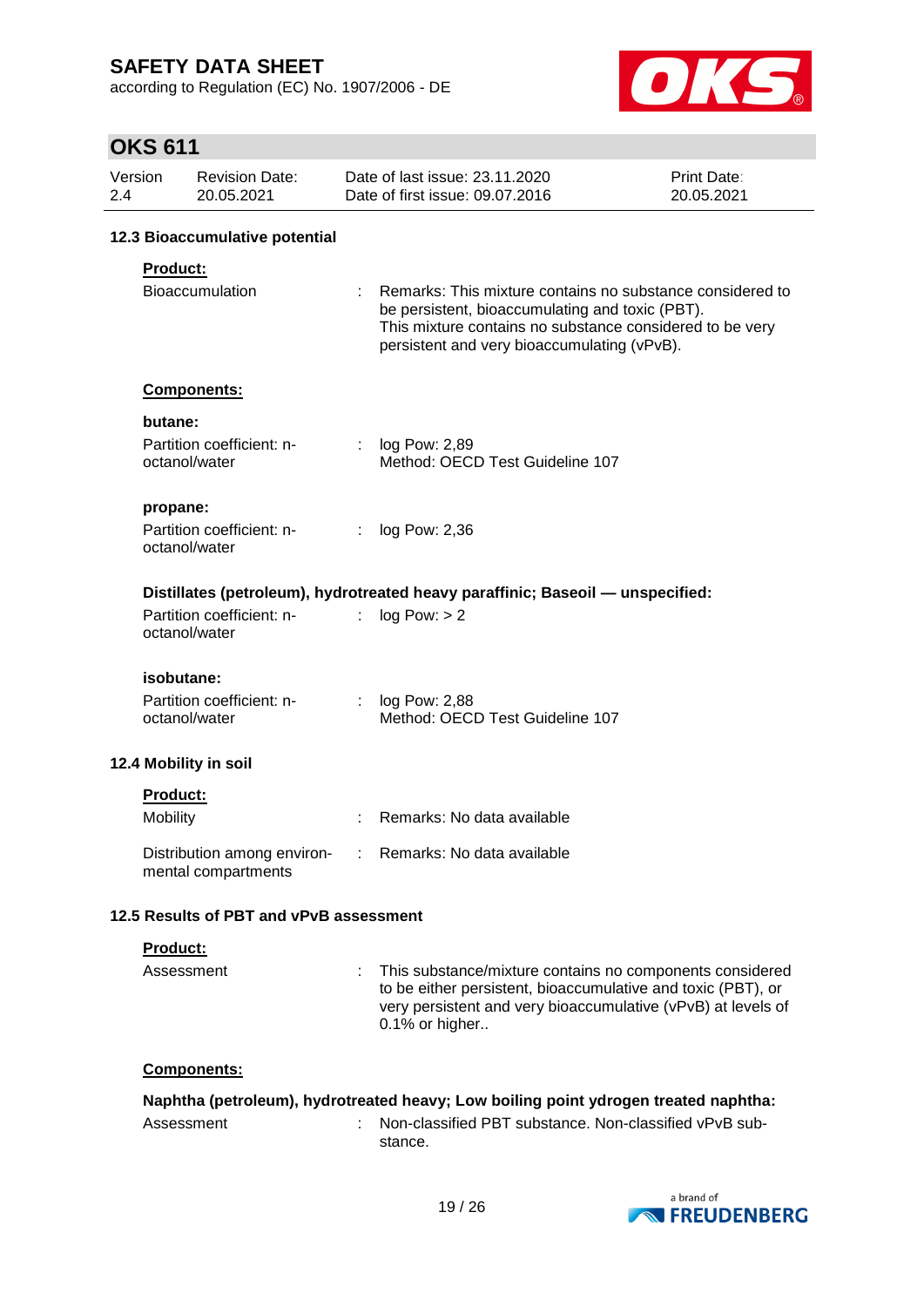according to Regulation (EC) No. 1907/2006 - DE



# **OKS 611**

| Version<br>2.4             | <b>Revision Date:</b><br>20.05.2021            |  | Date of last issue: 23.11.2020<br>Date of first issue: 09.07.2016                                                                                                                                                                                                         | <b>Print Date:</b><br>20.05.2021 |  |
|----------------------------|------------------------------------------------|--|---------------------------------------------------------------------------------------------------------------------------------------------------------------------------------------------------------------------------------------------------------------------------|----------------------------------|--|
|                            | Assessment                                     |  | Distillates (petroleum), hydrotreated heavy paraffinic; Baseoil — unspecified:<br>Non-classified vPvB substance. Non-classified PBT sub-<br>stance.                                                                                                                       |                                  |  |
| 12.6 Other adverse effects |                                                |  |                                                                                                                                                                                                                                                                           |                                  |  |
| tial                       | <b>Product:</b><br>Endocrine disrupting poten- |  | The substance/mixture does not contain components consid-<br>ered to have endocrine disrupting properties according to<br>REACH Article 57(f) or Commission Delegated regulation<br>(EU) 2017/2100 or Commission Regulation (EU) 2018/605 at<br>levels of 0.1% or higher. |                                  |  |
|                            | Additional ecological infor-<br>mation         |  | No information on ecology is available.                                                                                                                                                                                                                                   |                                  |  |

### **SECTION 13: Disposal considerations**

### **13.1 Waste treatment methods**

| Product                | : Do not dispose of with domestic refuse.<br>Dispose of as hazardous waste in compliance with local and<br>national regulations.                                                                                    |
|------------------------|---------------------------------------------------------------------------------------------------------------------------------------------------------------------------------------------------------------------|
|                        | Waste codes should be assigned by the user based on the<br>application for which the product was used.                                                                                                              |
| Contaminated packaging | Packaging that is not properly emptied must be disposed of as<br>the unused product.<br>Offer empty spray cans to an established disposal company.<br>Pressurized container: Do not pierce or burn, even after use. |
|                        | The following Waste Codes are only suggestions:                                                                                                                                                                     |
| Waste Code             | : unused product, packagings not completely emptied<br>16 05 04*, gases in pressure containers (including halons)<br>containing hazardous substances                                                                |

### **SECTION 14: Transport information**

### **14.1 UN number**

| <b>ADN</b>  | $\therefore$ UN 1950 |
|-------------|----------------------|
| <b>ADR</b>  | $\therefore$ UN 1950 |
| <b>RID</b>  | $\pm$ UN 1950        |
| <b>IMDG</b> | $\therefore$ UN 1950 |

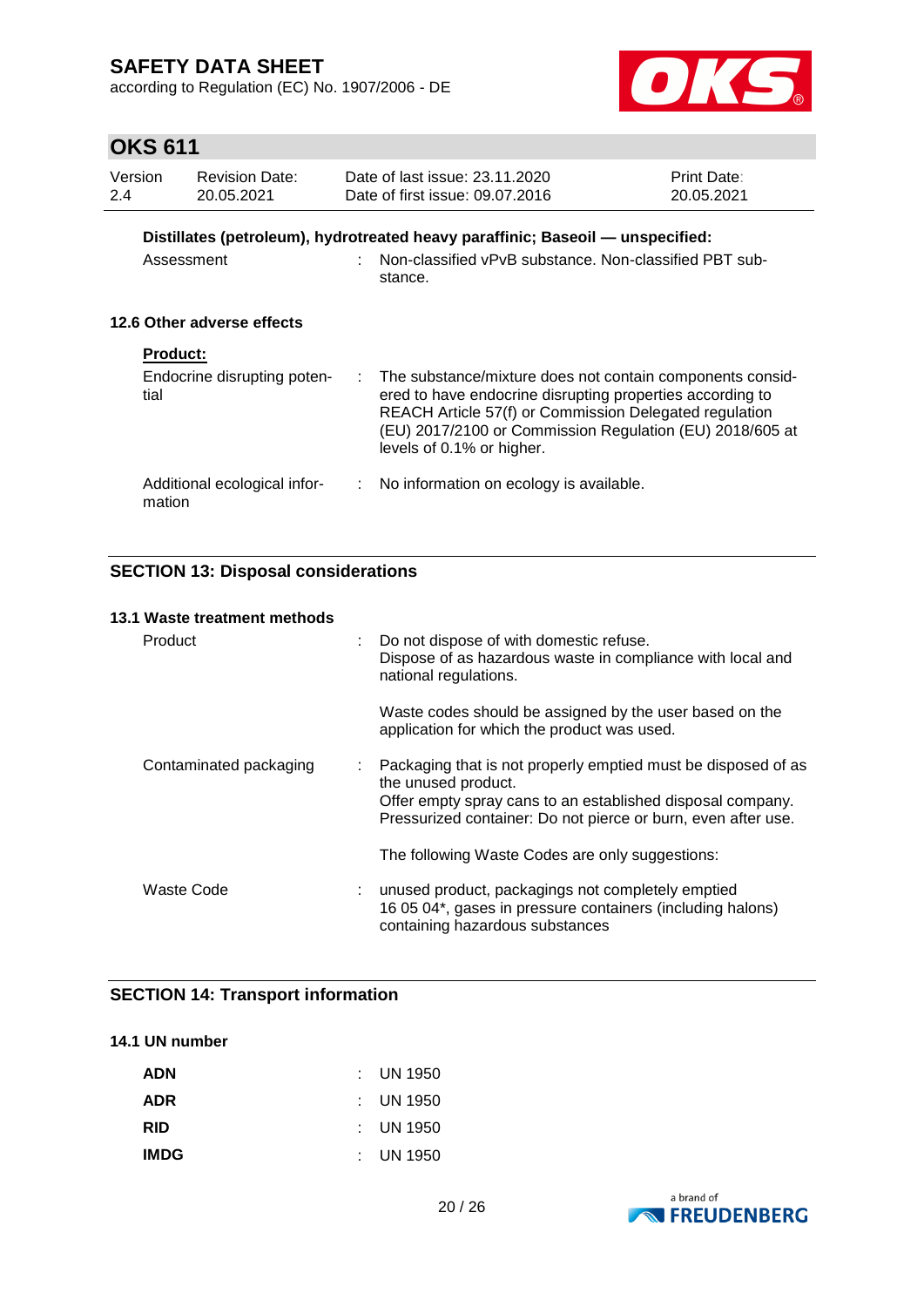according to Regulation (EC) No. 1907/2006 - DE



| Version<br>2.4 |                                   | <b>Revision Date:</b><br>20.05.2021                                                |    | Date of last issue: 23.11.2020<br>Date of first issue: 09.07.2016 | Print Date:<br>20.05.2021 |  |  |  |  |
|----------------|-----------------------------------|------------------------------------------------------------------------------------|----|-------------------------------------------------------------------|---------------------------|--|--|--|--|
|                |                                   |                                                                                    |    |                                                                   |                           |  |  |  |  |
|                | <b>IATA</b>                       |                                                                                    | ÷  | <b>UN 1950</b>                                                    |                           |  |  |  |  |
|                | 14.2 UN proper shipping name      |                                                                                    |    |                                                                   |                           |  |  |  |  |
|                | <b>ADN</b>                        |                                                                                    |    | <b>AEROSOLS</b>                                                   |                           |  |  |  |  |
|                | <b>ADR</b>                        |                                                                                    |    | <b>AEROSOLS</b>                                                   |                           |  |  |  |  |
|                | <b>RID</b>                        |                                                                                    |    | <b>AEROSOLS</b>                                                   |                           |  |  |  |  |
|                | <b>IMDG</b>                       |                                                                                    |    | <b>AEROSOLS</b>                                                   |                           |  |  |  |  |
|                | <b>IATA</b>                       |                                                                                    |    | Aerosols, flammable                                               |                           |  |  |  |  |
|                |                                   | 14.3 Transport hazard class(es)                                                    |    |                                                                   |                           |  |  |  |  |
|                | <b>ADN</b>                        |                                                                                    | ÷. | 2                                                                 |                           |  |  |  |  |
|                | <b>ADR</b>                        |                                                                                    | ÷. | 2                                                                 |                           |  |  |  |  |
|                | <b>RID</b>                        |                                                                                    | ÷. | 2                                                                 |                           |  |  |  |  |
|                | <b>IMDG</b>                       |                                                                                    | ÷. | 2.1                                                               |                           |  |  |  |  |
|                | <b>IATA</b>                       |                                                                                    | ÷. | 2.1                                                               |                           |  |  |  |  |
|                |                                   | 14.4 Packing group                                                                 |    |                                                                   |                           |  |  |  |  |
|                | <b>ADN</b>                        |                                                                                    |    |                                                                   |                           |  |  |  |  |
|                | Labels                            | Packing group<br><b>Classification Code</b>                                        |    | Not assigned by regulation<br>5F<br>2.1                           |                           |  |  |  |  |
|                | <b>ADR</b><br>Labels              | Packing group<br><b>Classification Code</b><br>Tunnel restriction code             |    | Not assigned by regulation<br>5F<br>2.1<br>(D)                    |                           |  |  |  |  |
|                | <b>RID</b><br>Labels              | Packing group<br><b>Classification Code</b><br><b>Hazard Identification Number</b> |    | Not assigned by regulation<br>5F<br>23<br>2.1                     |                           |  |  |  |  |
|                | <b>IMDG</b><br>Labels<br>EmS Code | Packing group                                                                      |    | Not assigned by regulation<br>2.1<br>$F-D, S-U$                   |                           |  |  |  |  |
|                |                                   | <b>IATA (Cargo)</b><br>Packing instruction (cargo                                  |    | 203                                                               |                           |  |  |  |  |
|                | aircraft)<br>Labels               | Packing instruction (LQ)<br>Packing group                                          |    | Y203<br>Not assigned by regulation<br><b>Flammable Gas</b>        |                           |  |  |  |  |
|                | ger aircraft)                     | <b>IATA (Passenger)</b><br>Packing instruction (passen-                            | ÷  | 203                                                               |                           |  |  |  |  |
|                |                                   | Packing instruction (LQ)                                                           |    | Y203                                                              |                           |  |  |  |  |

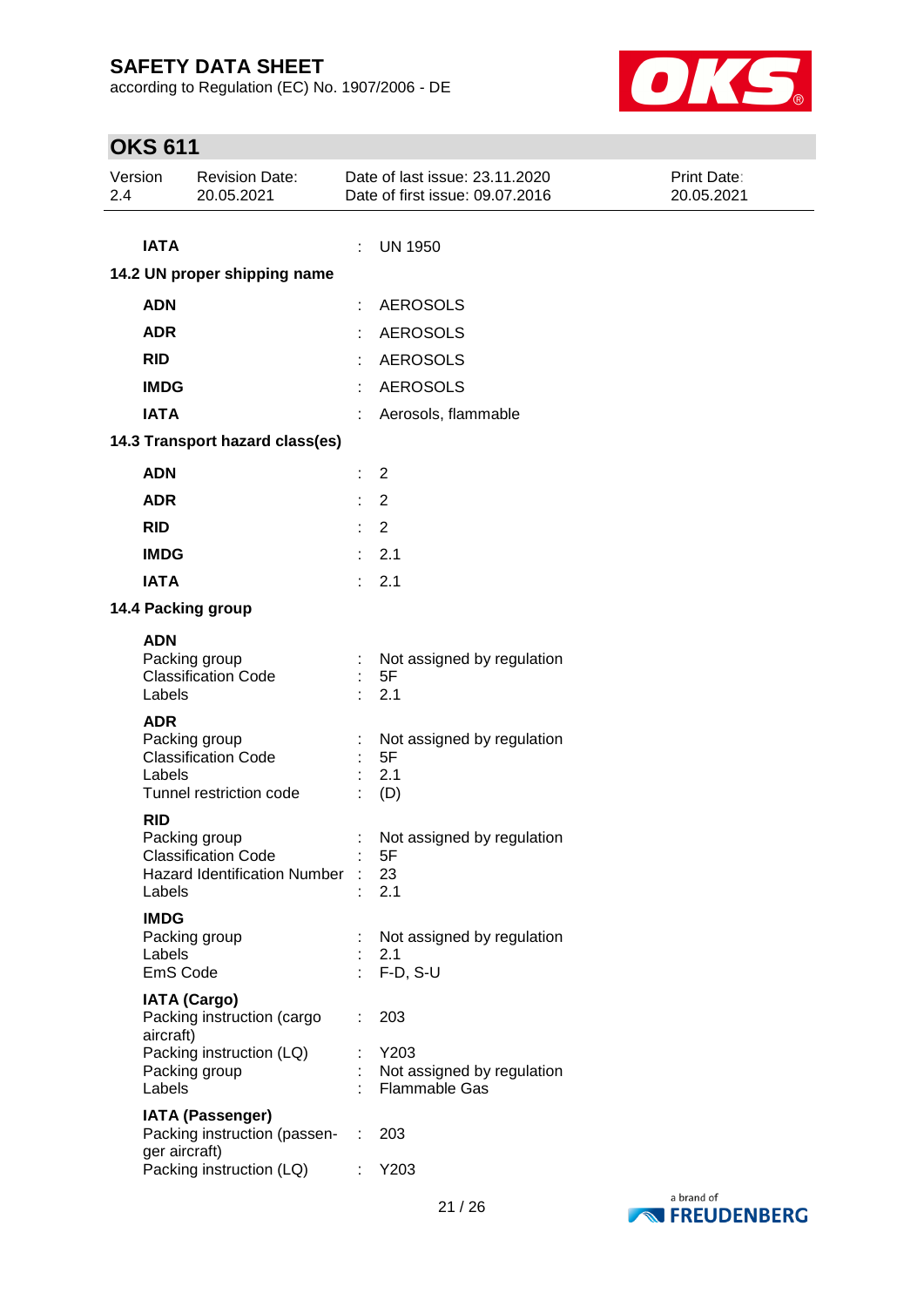according to Regulation (EC) No. 1907/2006 - DE



## **OKS 611**

| Version<br>2.4 |                     | <b>Revision Date:</b><br>20.05.2021                  |       | Date of last issue: 23.11.2020<br>Date of first issue: 09.07.2016 | Print Date:<br>20.05.2021 |
|----------------|---------------------|------------------------------------------------------|-------|-------------------------------------------------------------------|---------------------------|
|                | Labels              | Packing group                                        |       | Not assigned by regulation<br><b>Flammable Gas</b>                |                           |
|                |                     | <b>14.5 Environmental hazards</b>                    |       |                                                                   |                           |
|                | <b>ADN</b>          | Environmentally hazardous                            | diam. | no                                                                |                           |
|                | <b>ADR</b>          | Environmentally hazardous                            | ÷     | no                                                                |                           |
|                | <b>RID</b>          | Environmentally hazardous                            |       | no                                                                |                           |
|                | <b>IMDG</b>         | Marine pollutant                                     |       | no                                                                |                           |
|                |                     | <b>IATA (Passenger)</b><br>Environmentally hazardous |       | no                                                                |                           |
|                | <b>IATA (Cargo)</b> | Environmentally hazardous                            |       | no                                                                |                           |

### **14.6 Special precautions for user**

The transport classification(s) provided herein are for informational purposes only, and solely based upon the properties of the unpackaged material as it is described within this Safety Data Sheet. Transportation classifications may vary by mode of transportation, package sizes, and variations in regional or country regulations.

### **14.7 Transport in bulk according to Annex II of Marpol and the IBC Code**

s and  $\mathbf{R}$ : Not applicable for product as supplied.

### **SECTION 15: Regulatory information**

#### **15.1 Safety, health and environmental regulations/legislation specific for the substance or mixture**

| REACH - Candidate List of Substances of Very High<br>Concern for Authorisation (Article 59).                                           | : This product does not contain sub-<br>stances of very high concern (Regu-<br>lation (EC) No 1907/2006 (REACH),<br>Article 57). |  |
|----------------------------------------------------------------------------------------------------------------------------------------|----------------------------------------------------------------------------------------------------------------------------------|--|
| REACH - List of substances subject to authorisation<br>(Annex XIV)                                                                     | Not applicable                                                                                                                   |  |
| Regulation (EC) No 1005/2009 on substances that de-<br>plete the ozone layer                                                           | Not applicable<br>÷.                                                                                                             |  |
| Regulation (EU) 2019/1021 on persistent organic pollu-<br>tants (recast)                                                               | Not applicable<br>÷                                                                                                              |  |
| Regulation (EC) No 649/2012 of the European Parlia-<br>ment and the Council concerning the export and import<br>of dangerous chemicals | Not applicable<br>÷                                                                                                              |  |
| REACH - Restrictions on the manufacture, placing on<br>the market and use of certain dangerous substances,                             | Not applicable                                                                                                                   |  |
|                                                                                                                                        | a brand of                                                                                                                       |  |

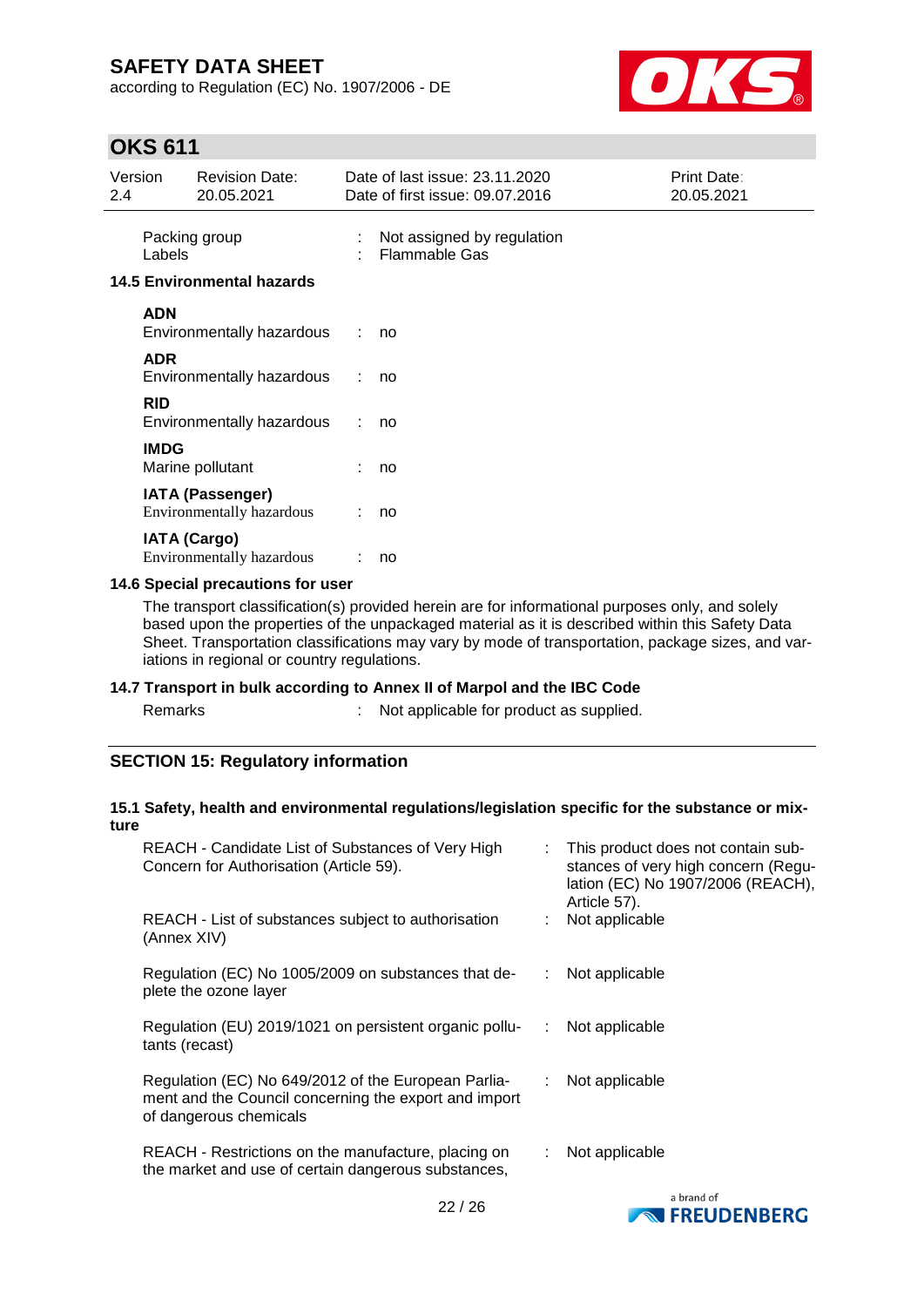according to Regulation (EC) No. 1907/2006 - DE



# **OKS 611**

| Version | Revision Date: | Date of last issue: 23.11.2020  | <b>Print Date:</b> |
|---------|----------------|---------------------------------|--------------------|
| 2.4     | 20.05.2021     | Date of first issue: 09.07.2016 | 20.05.2021         |

preparations and articles (Annex XVII)

### P2

Seveso III: Directive 2012/18/EU of the European Parliament and of the Council on the control of major-accident hazards involving dangerous substances. P3a **FLAMMABLE AEROSOLS** 

| 34                                     |   | Petroleum products: (a)<br>gasolines and naphthas,<br>(b) kerosenes (including jet<br>fuels), (c) gas oils (includ-<br>ing diesel fuels, home<br>heating oils and gas oil<br>blending streams), (d)<br>heavy fuel oils (e) alterna-<br>tive fuels serving the same<br>purposes and with similar<br>properties as regards<br>flammability and environ-<br>mental hazards as the<br>products referred to in<br>points (a) to (d) |
|----------------------------------------|---|--------------------------------------------------------------------------------------------------------------------------------------------------------------------------------------------------------------------------------------------------------------------------------------------------------------------------------------------------------------------------------------------------------------------------------|
| 18                                     |   | Liquefied extremely flam-<br>mable gases (including<br>LPG) and natural gas                                                                                                                                                                                                                                                                                                                                                    |
| Water contaminating class<br>(Germany) |   | WGK 1 slightly hazardous to water<br>Classification according to AwSV, Annex 1 (5.2)                                                                                                                                                                                                                                                                                                                                           |
| TA Luft List (Germany)                 | ÷ | Total dust:<br>others: 0,12 %                                                                                                                                                                                                                                                                                                                                                                                                  |
|                                        |   | Inorganic substances in powdered form:<br>Not applicable<br>Inorganic substances in vapour or gaseous form:<br>Not applicable<br>Organic Substances:<br>portion Class 1: 0,82 %<br>others: 98,67 %                                                                                                                                                                                                                             |
|                                        |   | Carcinogenic substances:<br>Not applicable<br>Mutagenic:<br>Not applicable<br>Toxic to reproduction:<br>Not applicable                                                                                                                                                                                                                                                                                                         |
| Volatile organic compounds             | ÷ | Directive 2010/75/EU of 24 November 2010 on industrial<br>emissions (integrated pollution prevention and control)                                                                                                                                                                                                                                                                                                              |

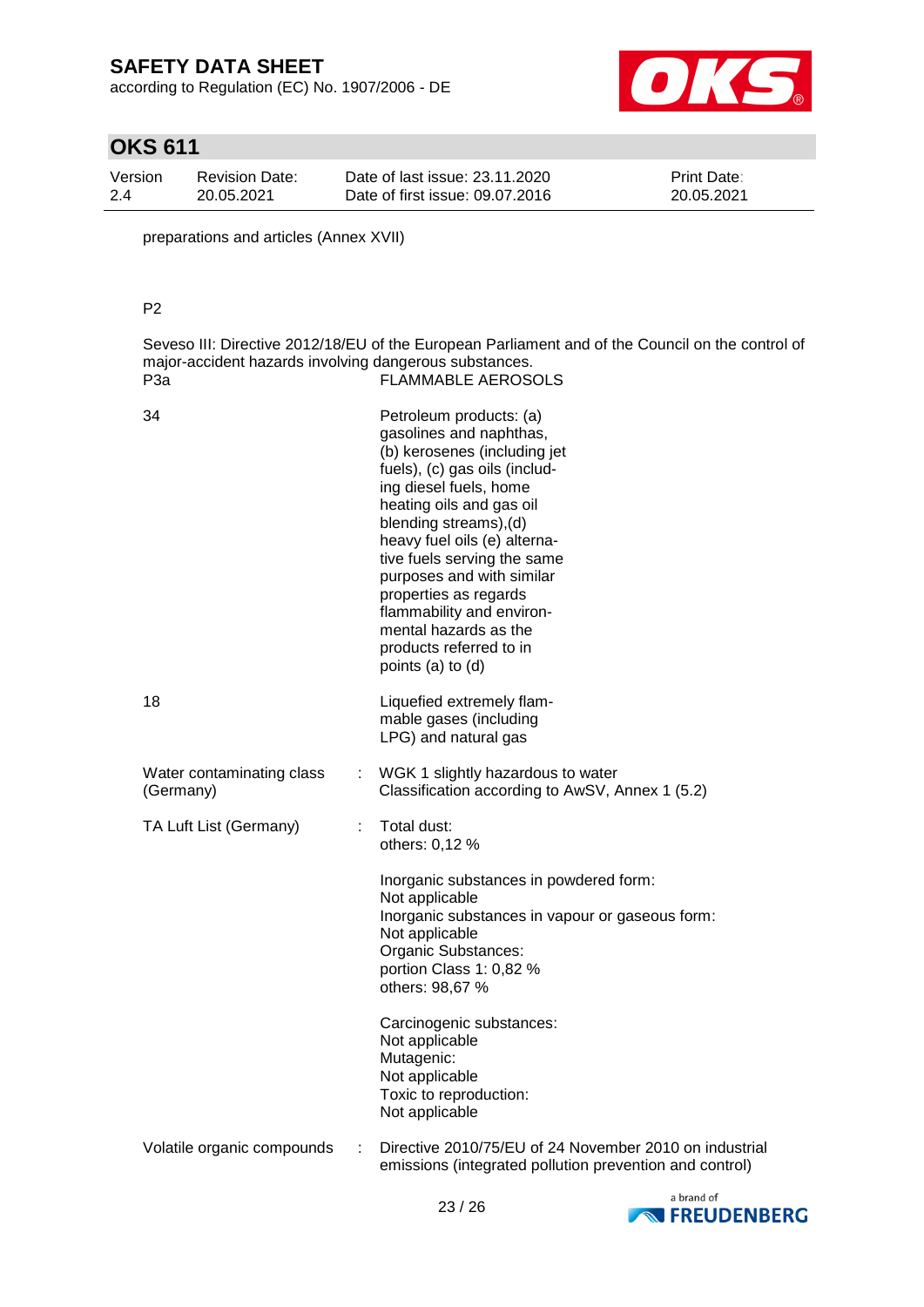according to Regulation (EC) No. 1907/2006 - DE



## **OKS 611**

| Version | <b>Revision Date:</b> | Date of last issue: 23.11.2020  | <b>Print Date:</b> |
|---------|-----------------------|---------------------------------|--------------------|
| 2.4     | 20.05.2021            | Date of first issue: 09.07.2016 | 20.05.2021         |

Volatile organic compounds (VOC) content: 85,91 %

#### **Other regulations:**

Take note of Directive 94/33/EC on the protection of young people at work or stricter national regulations, where applicable.

### **15.2 Chemical safety assessment**

This information is not available.

### **SECTION 16: Other information**

#### **Full text of H-Statements**

| H <sub>220</sub> | : Extremely flammable gas.                            |
|------------------|-------------------------------------------------------|
| H <sub>280</sub> | : Contains gas under pressure; may explode if heated. |
| H <sub>304</sub> | : May be fatal if swallowed and enters airways.       |
| H317             | : May cause an allergic skin reaction.                |

### **Full text of other abbreviations**

| Note C               | Some organic substances may be marketed either in a specif-<br>ic isomeric form or as a mixture of several isomers. In this<br>case the supplier must state on the label whether the sub-<br>stance is a specific isomer or a mixture of isomers.                                                                                                                                                                                                                              |
|----------------------|--------------------------------------------------------------------------------------------------------------------------------------------------------------------------------------------------------------------------------------------------------------------------------------------------------------------------------------------------------------------------------------------------------------------------------------------------------------------------------|
| Note L               | The classification as a carcinogen need not apply if it can be<br>shown that the substance contains less than 3 % DMSO ex-<br>tract as measured by IP 346 "Determination of polycyclic aro-<br>matics in unused lubricating base oils and asphaltene free<br>petroleum fractions - Dimethyl sulphoxide extraction refractive<br>index method", Institute of Petroleum, London. This note ap-                                                                                   |
| Note P               | plies only to certain complex oil-derived substances in Part 3.<br>The classification as a carcinogen or mutagen need not apply<br>if it can be shown that the substance contains less than 0,1 %<br>w/w benzene (Einecs No 200-753-7). When the substance is<br>not classified as a carcinogen at least the precautionary<br>statements (P102-)P260- P262-P301 + P310-P331 shall ap-<br>ply. This note applies only to certain complex oil-derived sub-                       |
| Note $U$ (table 3.1) | stances in Part 3.<br>When put on the market gases have to be classified as "Gas-<br>es under pressure", in one of the groups compressed gas,<br>liquefied gas, refrigerated liquefied gas or dissolved gas. The<br>group depends on the physical state in which the gas is pack-<br>aged and therefore has to be assigned case by case. The<br>following codes are assigned: Press. Gas (Comp.) Press. Gas<br>(Liq.) Press. Gas (Ref. Liq.) Press. Gas (Diss.) Aerosols shall |

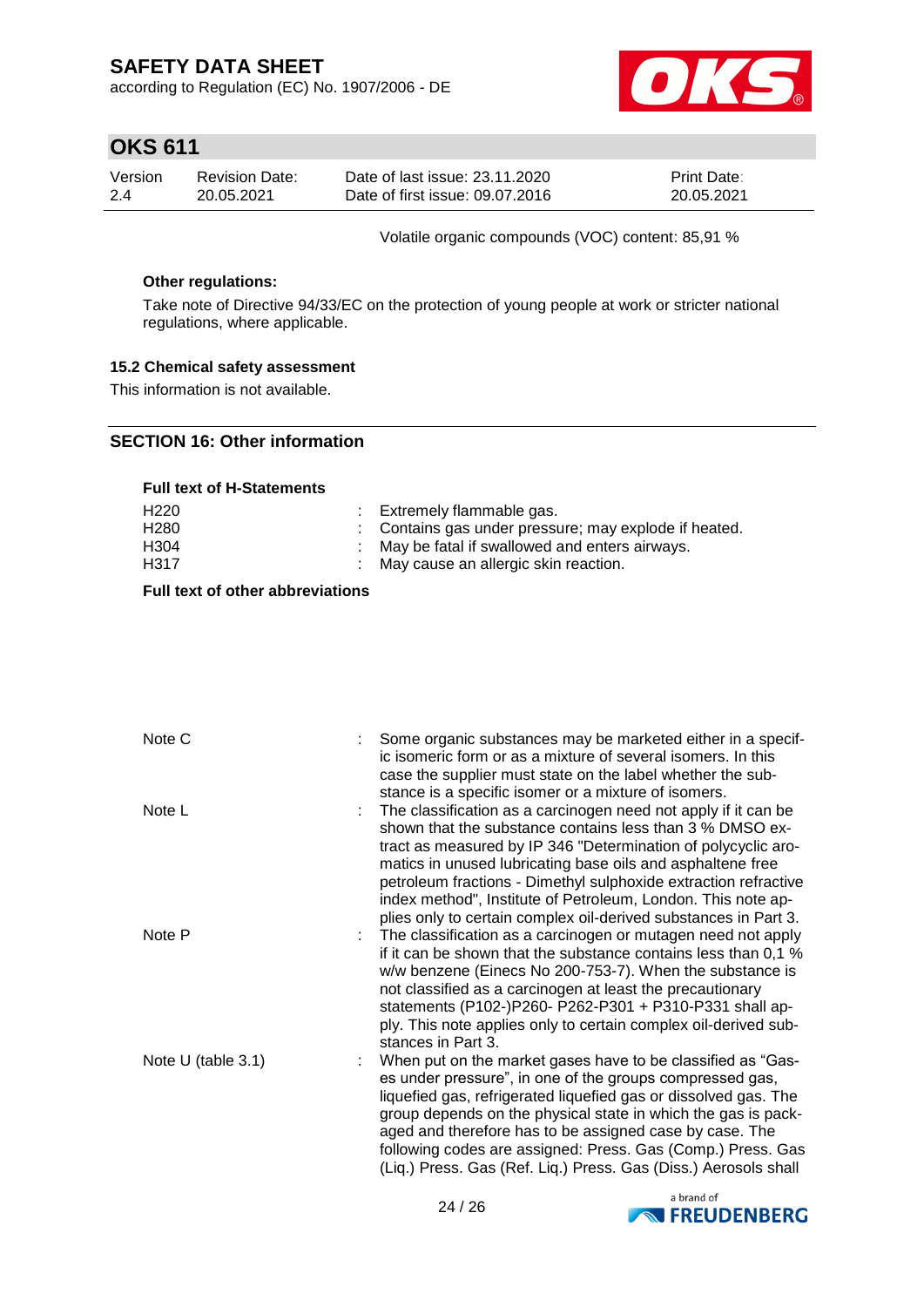according to Regulation (EC) No. 1907/2006 - DE



## **OKS 611**

| Version | <b>Revision Date:</b> | Date of last issue: 23.11.2020  | <b>Print Date:</b> |
|---------|-----------------------|---------------------------------|--------------------|
| -2.4    | 20.05.2021            | Date of first issue: 09.07.2016 | 20.05.2021         |

|                   | not be classified as gases under pressure (See Annex I, Part |
|-------------------|--------------------------------------------------------------|
|                   | 2, Section 2.3.2.1, Note 2).                                 |
| DE TRGS 900       | : Germany. TRGS 900 - Occupational exposure limit values.    |
| DE TRGS 900 / AGW | : Time Weighted Average                                      |

ADN - European Agreement concerning the International Carriage of Dangerous Goods by Inland Waterways; ADR - European Agreement concerning the International Carriage of Dangerous Goods by Road; AIIC - Australian Inventory of Industrial Chemicals; ASTM - American Society for the Testing of Materials; bw - Body weight; CLP - Classification Labelling Packaging Regulation; Regulation (EC) No 1272/2008; CMR - Carcinogen, Mutagen or Reproductive Toxicant; DIN - Standard of the German Institute for Standardisation; DSL - Domestic Substances List (Canada); ECHA - European Chemicals Agency; EC-Number - European Community number; ECx - Concentration associated with x% response; ELx - Loading rate associated with x% response; EmS - Emergency Schedule; ENCS - Existing and New Chemical Substances (Japan); ErCx - Concentration associated with x% growth rate response; GHS - Globally Harmonized System; GLP - Good Laboratory Practice; IARC - International Agency for Research on Cancer; IATA - International Air Transport Association; IBC - International Code for the Construction and Equipment of Ships carrying Dangerous Chemicals in Bulk; IC50 - Half maximal inhibitory concentration; ICAO - International Civil Aviation Organization; IECSC - Inventory of Existing Chemical Substances in China; IMDG - International Maritime Dangerous Goods; IMO - International Maritime Organization; ISHL - Industrial Safety and Health Law (Japan); ISO - International Organisation for Standardization; KECI - Korea Existing Chemicals Inventory; LC50 - Lethal Concentration to 50 % of a test population; LD50 - Lethal Dose to 50% of a test population (Median Lethal Dose); MARPOL - International Convention for the Prevention of Pollution from Ships; n.o.s. - Not Otherwise Specified; NO(A)EC - No Observed (Adverse) Effect Concentration; NO(A)EL - No Observed (Adverse) Effect Level; NOELR - No Observable Effect Loading Rate; NZIoC - New Zealand Inventory of Chemicals; OECD - Organization for Economic Co-operation and Development; OPPTS - Office of Chemical Safety and Pollution Prevention; PBT - Persistent, Bioaccumulative and Toxic substance; PICCS - Philippines Inventory of Chemicals and Chemical Substances; (Q)SAR - (Quantitative) Structure Activity Relationship; REACH - Regulation (EC) No 1907/2006 of the European Parliament and of the Council concerning the Registration, Evaluation, Authorisation and Restriction of Chemicals; RID - Regulations concerning the International Carriage of Dangerous Goods by Rail; SADT - Self-Accelerating Decomposition Temperature; SDS - Safety Data Sheet; SVHC - Substance of Very High Concern; TCSI - Taiwan Chemical Substance Inventory; TRGS - Technical Rule for Hazardous Substances; TSCA - Toxic Substances Control Act (United States); UN - United Nations; vPvB - Very Persistent and Very Bioaccumulative

### **Further information**

| <b>Classification of the mixture:</b> | <b>Classification procedure:</b>    |                                     |
|---------------------------------------|-------------------------------------|-------------------------------------|
| Aerosol 1                             | H <sub>222</sub> . H <sub>229</sub> | Based on product data or assessment |
| Asp. Tox. 1                           | H304                                | Based on product data or assessment |

This safety data sheet applies only to products as originally packed and labelled. The information contained therein may not be reproduced or modified without our express written permission. Any forwarding of this document is only permitted to the extent required by law. Any further, in particular public, dissemination of the safety data sheet (e.g. as a document for download from the Internet) is not permitted without our express written consent. We provide our customers with amended safety data sheets as prescribed by law. The customer is responsible for passing on safety data sheets and any amendments contained therein to its own customers, employees and other users of the product. We provide no guarantee that safety data sheets received by users